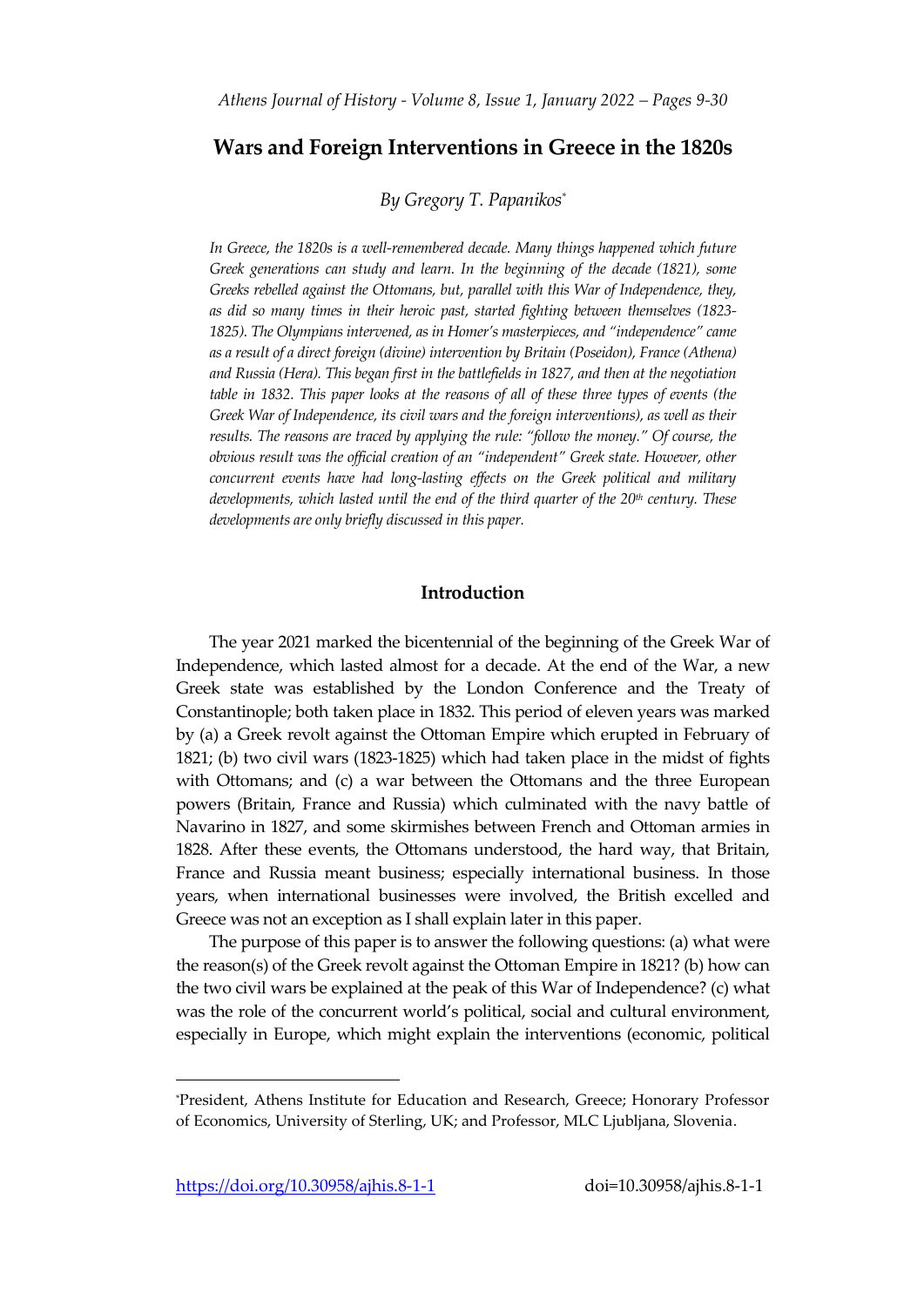and military) of Britain, France and Russia? (d) in particular, how did the intellectual movements of enlightenment and romanticism affect the course of the war events and the eventual establishment of the Greek state? The events of the 1820s have had many consequences. For example, as shall be seen, the Greek War of Independence is considered as the first example of a foreign intervention which was the outcome of public opinion pressures on national governments. This might be true, but 'money had talked' before that.

This paper's structure is as follows. The next section summarizes the relevant theoretical literature which is pertinent to the issues addressed in this paper. Why do a group of people revolt? How can internal conflicts within the same group, and especially a civil war, be explained? On top of these, how can foreign intervention be explained? Selective theoretical works on these issues are presented in the next section emphasizing the economic aspects of all of these events. This background theoretical literature is then applied to the three events of Greece in the 1820s. Two descriptive models are developed to motivate the discussions on the reasons of the revolt and the civil wars (first model), as well the foreign intervention (second model). The last section concludes with a discussion on the long-term effects on Greek international and domestic political developments well into the 21<sup>st</sup> century.

#### **An Integrated Theoretical Approach: A Selective Literature Review**

This section selects to examine a small number of papers which look at the theoretical aspects of revolutions, civil wars and foreign interventions. This literature serves well the sole purpose of this study mentioned above. However, there is a selection bias towards papers which emphasize the economic aspects. In other words, a claim is made that all three events can be explained by looking at economic and business dimensions which are considered here as the main causes of the Greek revolt, the two civil wars and the foreign interventions.

It is difficult to distinguish between a general war and a civil war.<sup>1</sup> What was the Greek War of Independence? It was a war that took place within the boundaries of a sovereign state, i.e., the Ottoman Empire. Greeks were part of the empire, and in this way, it was an internal affair. Was their revolt a war against a foreign power, or a civil war? Eckstein used other terminology and called these wars internal wars.<sup>2</sup> One of the objectives of an internal war might be the change of the constitution, and therefore the socioeconomic status. Eckstein used other terms as well, such as revolution, revolt, insurrection, rebellion, uprising, guerilla

<sup>1.</sup> I reviewed this literature on wars and civil war in my book G. T. Papanikos, *Ο Ελληνικός Εμφύλιος της Δεκαετίας του 1940* (Athens, Greece: ATINER, 2020).

<sup>2</sup>. H. Eckstein, 'On the Etiology of Internal Wars,' *History and Theory* 4, no. 2 (1965): 1331-1363.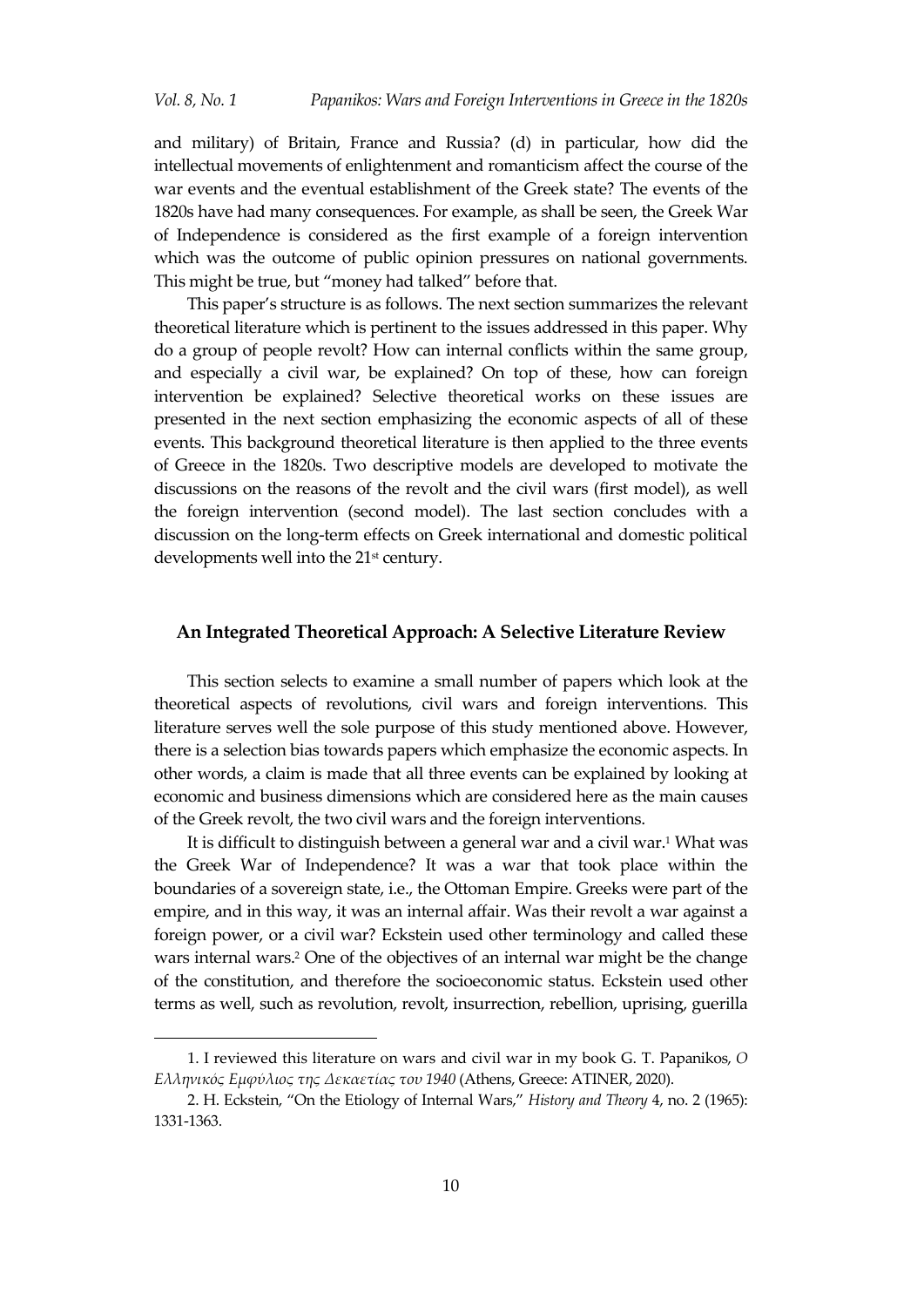warfare, mutiny, coup d' etat, and terrorism.<sup>3</sup> The latter term was used by the Sultan of the Ottoman Empire to describe the Greeks who participated in what the Greeks called a War of Independence. As it turned out, the most important countries in the world at the time accepted the Greek interpretation of the conflict.

Economists usually assume that wars are exogenous; presumably to be explained by other social sciences. Most economists would take them as given and proceed with an analysis of their consequences—like a natural disaster such as a pandemic, an earthquake, a flood, a fire, etc. However, there do exist few papers which emphasize the economic explanations of revolutions and wars. For example, Roemer has developed a theoretical economic model in which wars (revolutions, civil conflicts and foreign interventions) are treated as an allocation (redistribution) problem between two groups of people: one group supports the current regime (e.g., the Ottoman Empire) and the other group wants to overthrow it (e.g., the Greek rebels).<sup>4</sup> The latter group desires to overthrow the former in order to improve its income and wealth distribution while the former fights hard not to lose the benefits which arise from the existing distribution. Thus, both groups fight to increase (maintain) their welfare or to improve (maintain) their living conditions.<sup>5</sup> Rationality is impended in the model by assuming that there is an optimal distribution advocated by the two conflicting groups (i.e., you will be better off under our rule), a punishment announced by the dominant group (e.g., a massacre of your entire family and confiscation of your property) and a possible war coalition of both groups with foreign powers (e.g., Austria, Britain, France, Russia, etc.).

This description of the model may explain the Greek revolution against the Ottoman Empire. The latter was developing a rational strategy which minimized the probability of a revolution. This approach included both punishments if people participated in the revolution and/or rewards if they did not join. In addition, international relations were promoted to form coalitions with other powers to suppress the outbreak of the revolution, e.g., Austria and Russia. As it turned out, the Ottoman Empire failed miserably on this conclusive endeavor. On

<sup>3.</sup> Ibid.

<sup>4.</sup> J. E. Roemer, 'Rationalizing Revolutionary Ideology,' *Econometrica* 53, no. 1 (1985): 85-108.

<sup>5.</sup> A careful reader would point out that all wars can be analyzed as economic phenomena. The Greek War of Independence can be considered as the demand for a commodity, namely national freedom. Why did they want freedom? A part to this answer is economic freedom, i.e., the freedom to produce, consume, invest, and in general, doing business within an institutional framework which applies equally to all subjects. Unequal distribution of freedoms leads to unequal distribution of income and wealth. In many cases the latter dominates any other type of freedom. For example, a nationality within an empire may not enjoy political freedom as the dominant nationality, but they enjoy as much freedom as anybody else to do business. Singapore is a good modern example. Of course, free business means free movement.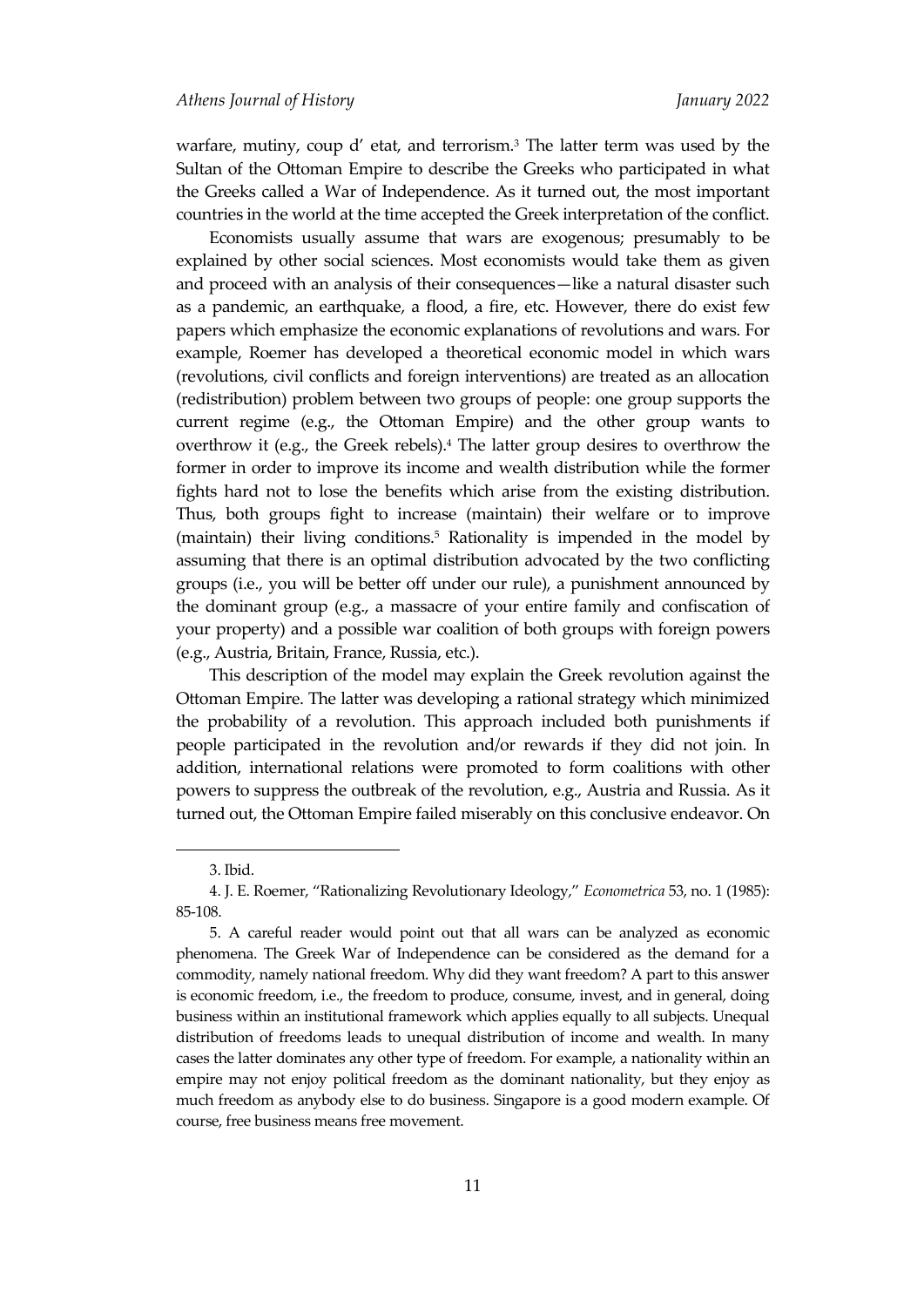the other hand, the opposing group, who wants to overthrow the regime, (a) punished those who did not participate, (b) rewarded those who participated with the promise of spoils and (c) built up international coalitions to support them to achieve their endeavors, e.g., Britain. The Greek rebels whom were assisted by a favorable world public opinion received the decisive support of the Great Powers.

Roemer's model abstracts from any ideological influences by assuming that both groups are non-ideological. Thus, the whole discussion of the influence of enlightenment, romanticism and religion (all being weighed as ideological variables) is superfluous in the context of this theoretical model. What are the consequences of this model? Roemer comes up with twelve results which emerge from his theoretical model.<sup>6</sup> Here, I discuss only those which relate to the context of this study. First and foremost, not mentioned explicitly by Roemer, there is always a non-negative probability of revolt. In his model there are three groups of stakeholders: poor people (e.g., most Greeks, mainly peasants, under the Ottoman yoke), a middle stratum (e.g., Greeks who had special privileges under the Ottoman rule such as the well-known Phanariotes and local Demogerontes) and the rich chieftains (e.g., Ottomans of Turkish origin). <sup>7</sup> The latter group was benefited primarily from what economists would call today 'economic rents' provided by Ottoman authorities. According to this model, the poor will always participate in the revolutionary coalition, the middle class will be in-and-out, depending on the circumstances, and the rich will always be outside the revolutionary coalition. If the probability of revolution is high and the situation is highly polarized, then the middle class disappears and joins the ranks of the poor. The severity of penalties of participating in a revolution is a monotone function of wealth; the higher the wealth, the more severe the penalties could be. In other words, poor people have nothing to lose. The results of the revolt are highly unstable.

Esteban et al. make the same arguments as Roemer by emphasizing the economic motivations of results, but find its economic "... expression through the cleavages generated by religion, ethnicity, or national origins. It could be further exacerbated by hatreds and resentments—perhaps primordial, perhaps owing to a history of violence—that are attached to the markers themselves.' 8 In earlier papers, Esteban and Ray, and Esteban and Debraj developed a theoretical model

<sup>6.</sup> Roemer, 'Rationalizing Revolutionary Ideology,' 1985, 106-107.

<sup>7.</sup> According to Finlay (1861, p. 21) 'The Greeks were allowed a considerable share authority in the executive administration of the Ottoman government.'

<sup>8.</sup> J. Esteban, L. Mayoral and D. Ray, 'Ethnicity and Conflict: An Empirical Study,' *American Economic Review* 102, no. 4 (2012): 1311.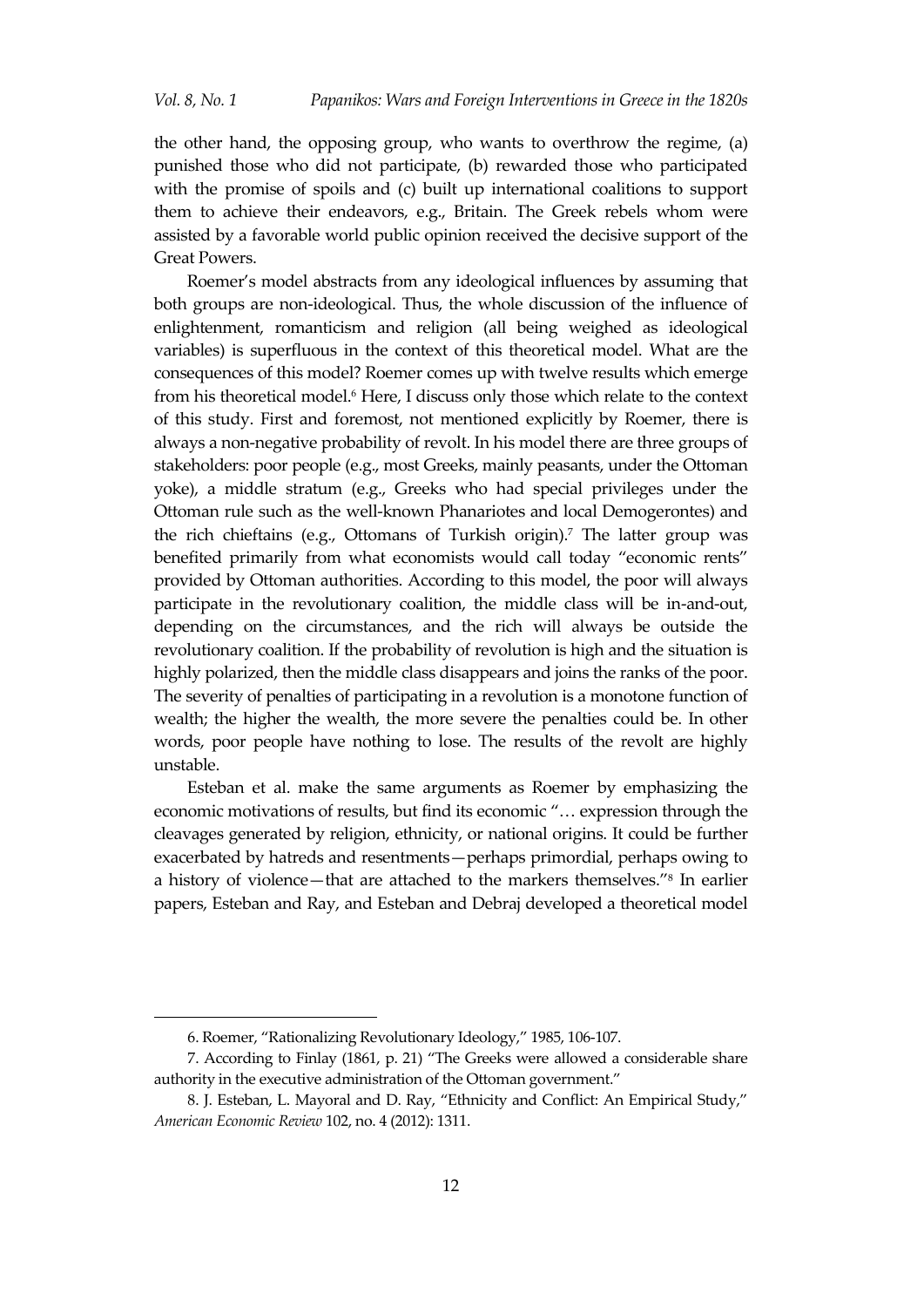where income inequality (or land ownership) is proxied by ethnicity because the former is difficult to observe.<sup>9</sup>

An interesting idea was proposed by Grossman which might be considered as a theoretical explanation of what went on before and during the 1820s in Greece.<sup>10</sup> Grossman's argument is that all wars can be explained as a rivalry between two kleptocratic leaders (or groups). This analytical framework can explain the organization of some Greeks into smaller groups of gangs headed by a kleptocratic leader who were after the Ottoman kleptocrats. Once the Ottomans were beaten on the battlefields in the first and second year of the revolution, then the kleptocratic Greek gangs started fighting between themselves over the spoils of the Ottomans until a great power, Britain (a kleptocrat of a different scale), stepped in and stabilized the situation. The British interference in the Greek War of Independence started earlier as an economic interference, in 1824, then continued as a military one in 1827, and ended at the negotiating table with the Ottoman and Greek authorities in 1832. After 1832 the British interference in the Greek internal and external political and military affairs continued until 1947 when this "property right" was transferred to the new superpower of USA. One may think that this ended in 1981 when Greece was accepted as a full member of the European Economic Community (European Union).

In another significant paper, Acemoglu and Wolitzky examined the 'conflict spirals' defined as the recurrence of the same events due to mistrust. <sup>11</sup> This may also be interpreted that generations after generations do not learn from previous generations' mistakes. At the end, all of these conflict spirals wear out. This model explains how two opposite groups come to an agreement; it involves foreign interference. Thus, an explanation is needed to describe foreign involvement into an 'internal conflict.'

How can foreign intervention be explained? According to Aidt et al., 'In an interconnected world, where one nation's fortunes or misfortunes influence those of others, economic and political interests inevitably reach beyond national borders.' <sup>12</sup> This is as old as the written history itself. Herodotus, the father of history, was the first to demonstrate this with the wars between some Greek citystates and the Persian Empire. But it was left to Thucydides' masterpiece of the

<sup>9</sup>. J. Esteban and D. Ray, 'Conflict and Distribution,' *Journal of Economic Theory* 87, no. 2 (1999): 379-415; Esteban and R. Debraj, 'Linking Conflict to Inequality and Polarization,' *American Economic Review* 101, no. 4 (2011): 1345-1374.

<sup>10.</sup> H. I. Grossman, 'Kleptocracy and Revolutions,' *Oxford Economic Papers* 51, no. 2 (1999): 267-283; Grossman, 'A General Equilibrium Model of Insurrections,' *The American Economic Review* 81, no. 4 (1991): 912-921.

<sup>11.</sup> D. Acemoglu and A. Wolitzky, 'Cycles of Conflict: An Economic model,' *American Economic Review* 104, no. 4 (2014): 1350-1367.

<sup>12</sup>. T. S. Aidt, F. Albornoz and E. Hauk, 'Foreign Influence and Domestic Policy,' *Journal of Economic Literature* 59, no. 2 (2021): 426.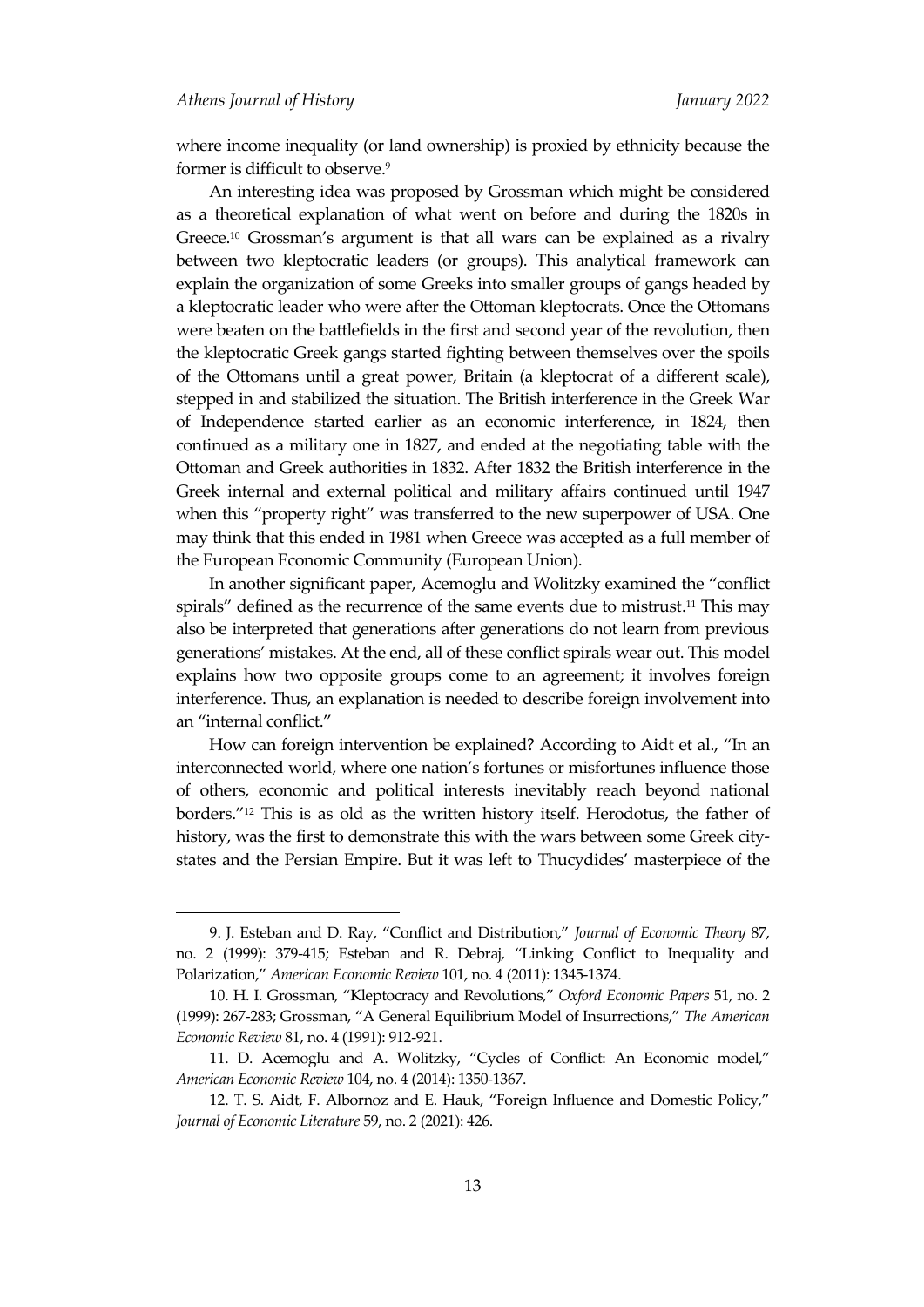*Peloponnesian War* to manifest, in an unequivocally manner, how a state's fortune can be affected by direct or indirect foreign interventions.

Aidt et al., define foreign intervention or influence as an interaction between a foreign power and another one which the former wants to influence. <sup>13</sup> The latter country may be called the target. Of great interest to the analysis here is the typology of what is meant by a foreign power which can be a single state, a group of states, an international organization as well as a non-state actor. In the Greek case of the 1820s, a chronology of foreign influence may be ascertained as being initially a non-state actor who affected state-actors. The latter then made up the foreign powers in the above typology which intervened in the Ottoman Empire to support a specific ethnic and religious group in order to achieve its independence from the Ottoman yoke. Aidt et al., identify three foreign intervention strategies only the last of the three that are institutional interventions is of interest here.<sup>14</sup> This strategy is further divided into two subcategories: regime interventions and conflict interventions. The latter are defined as those "...which cause, intensify, or end a violent conflict.' As shown later, this was the case of the foreign interventions of the 1820s by three foreign powers.

In the last few decades, the (economic) literature on wars has mushroomed. A big part of this relates to foreign interferences. Both theoretical and empirical studies have found that economic variables, such as low-income are related to revolutions and internal wars. Koubi and Bohmelt have concluded that one of the most common findings of the empirical literature is that higher incomes are correlated with lower probabilities of a revolution.<sup>15</sup> In addition, Collier and Hoeffler have found that economic variables better explain internal wars than political and social variables.<sup>16</sup> Brückner and Ciccone found that lower incomes increase the probability of an internal war, particularly when there are weak (or inexistent) democratic institutions.<sup>17</sup> Lu and Thies have proposed an interesting interpretation of the income and wealth variable.<sup>18</sup> What is important is not if income (wealth) is low, but how this is perceived by people. If they think that are treated unfair, then they might joint a revolutionary coalition. <sup>19</sup> A number of

<sup>13.</sup> Ibid, 431.

<sup>14.</sup> Ibid, 432.

<sup>15.</sup> V. Koubi and T. Bohmelt, 'Grievances, Economic Wealth, and Civil Conflict,' *Journal of Peace Research* 51, no. 1 (2014): 19-33.

<sup>16.</sup> P. Collier and A. Hoeffler, 'Greed and Grievance in Civil War,' *Oxford Economic Papers* 56, no. 4 (2004): 563-595; Collier and Hoeffler, 'Civil War,' in *Handbook of Defense Economics* 2 (ed.) T. Sandler and K. Hartley (Elsevier, 2007), 712-737.

<sup>17.</sup> M. Brückner and A. Ciccone, *Growth, Democracy, and Civil War*. CEPR Discussion Paper No. DP6568 (SSRN, 2007).

<sup>18.</sup> L. Lu and C. Thies, 'Economic Grievance and the Severity of Civil War,' *Civil War* 13, no. 3 (2011): 215-231.

<sup>19.</sup> The Ottoman Empire was not as bad as many Greeks think; many Greeks thrived under the Ottoman Empire. However, the Ottoman Empire failed miserably on its public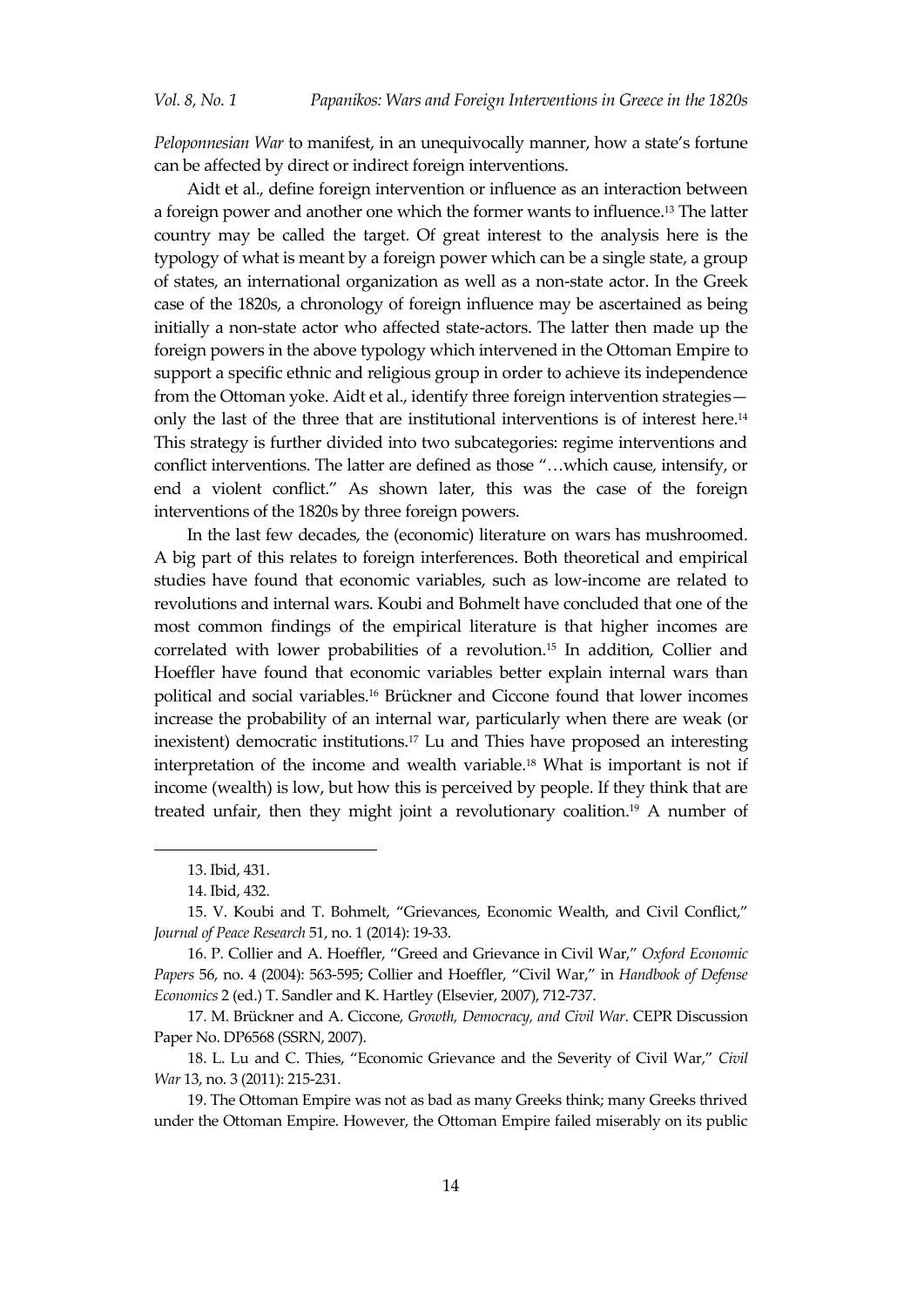-

other studies relate income differences to religion and ethnic differences as well, but with mixed results (see among many other studies Fearon, Fearon and Laitin, Reynal-Querol, Buhaug et al.) <sup>20</sup> It seems that one of the reasons of a revolution or a civil war is income (wealth) inequality, which, if it is related to religious and ethnic differences, raises the probability of the revolt. Was this the case in Greece in the 1820s? This question is addressed in the next section of the paper.

### **The Greek Revolution of 1821 and the Two Civil Wars**

The1820s marks the beginning of the modern Greek state. The years which followed the formation of the new nation until the 1970s are characterized by revolutions, civil wars and foreign interferences. One may argue that all of these conflicts ceased when Greece decided to become a republic instead of a kingdom in 1975 with a referendum, but, most importantly, when it was accepted as a full member of the European Union the successor of the European Economic Community in 1981. Future historians will analyse this long period of 1821 to 1981 as being another homogeneous phase of the long history of the Greek race.

One may argue that the written history of Greece started with Homer's account of the Trojan War (around 1200 BCE); Herodotus' account of the Greek-Persian Wars (early 5<sup>th</sup> century BCE); Thucydides' unsurpassable historiography of the Peloponnesian War (late  $5<sup>th</sup>$  century BCE); Arrian's historical account of Alexander's conquer of the East  $(4<sup>th</sup>$  century BCE, but written a few centuries later); and so many historians who followed them.

Unfortunately, many historians' works have been lost and only fragments have survived. In one of them, Hecataeus of Miletus (c. 550 BCE – c. 476 BCE) wrote that 'Hecataeus of Miletus here declares: I write these, which I consider

relations with its own people. Even the richest of Greeks felt that they were unfairly treated by the Ottoman authorities, or even by a single individual Turk. This created an unnecessary rancor which resulted in almost all Greeks hating the Ottoman Empire and the Turks altogether, despite the many good examples of Turks who even sacrificed their lives to save Greek lives during the War of Independence. In that sense, I find Lu and Thies' (2011) interpretation applicable to the Greek revolt that demands a further analysis which goes beyond the scope of this study.

<sup>20.</sup> J. D. Fearon, 'Why do Some Civil Wars Last so Much Longer than Others?' *Journal of Peace Research* 41, no. 3 (2004): 275-301; Fearon and D. D. Laitin, 'Ethnicity, Insurgency, and Civil War,' *American Political Science Review* 97, no. 1 (2003): 75-90; M. Reynal-Querol, 'Ethnicity, Political Systems, and Civil Wars.' *Journal of Conflict Resolution* 46, no. 1 (2002): 29-54; H. Buhaug, L.-E. Cederman and K. S. Gleditsch, 'Square Pegs in Round Holes: Inequalities, Grievances, and Civil War,' *International Studies Quarterly* 58, no. 2 (2014): 418-431.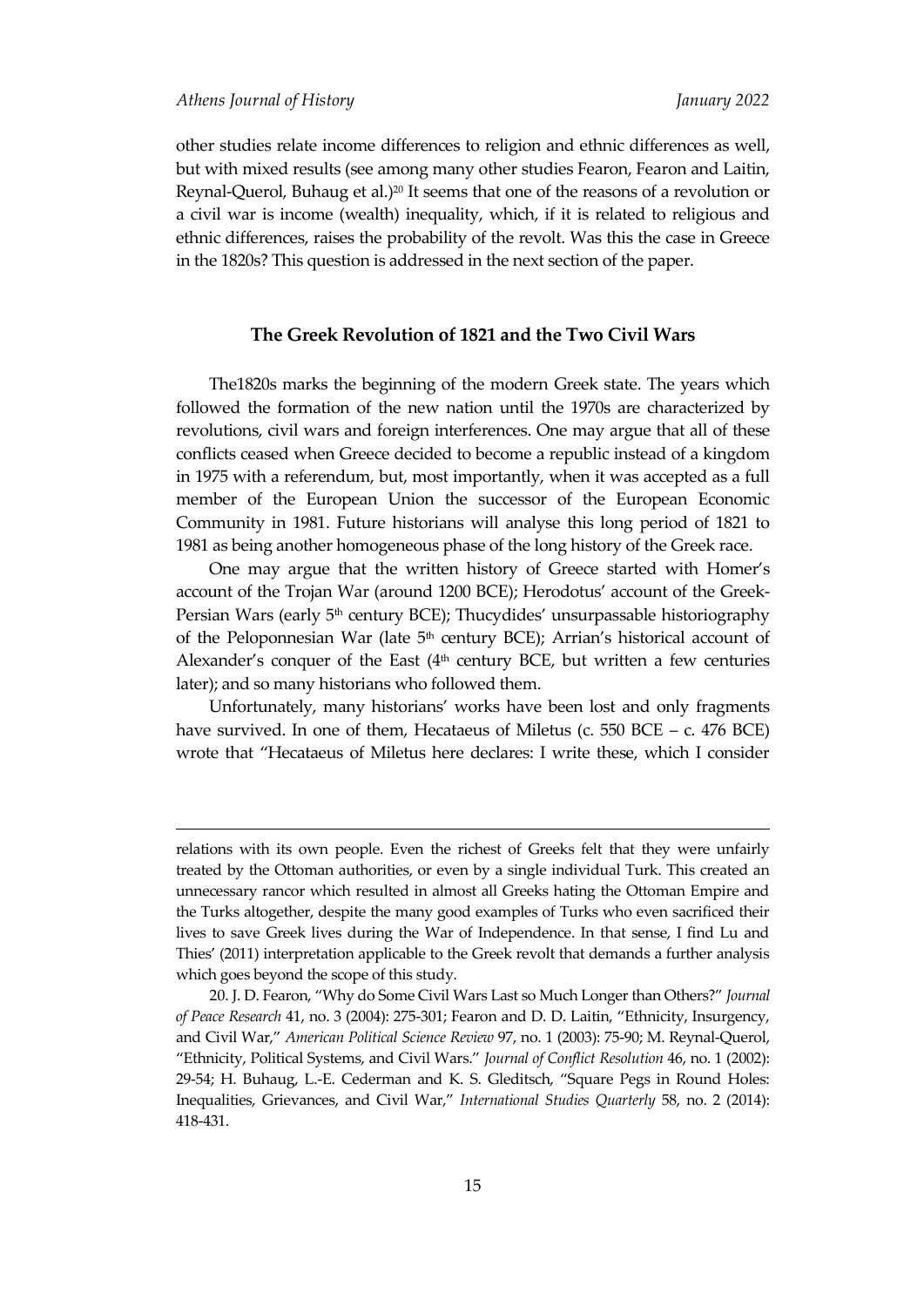true; because the sayings of Greeks are, in my opinion, many and ridiculous.' 21 With the exception of Thucydides' outstanding historical accounts, the rest of Greek historiography meets the criterion of "many and ridiculous."

The historiography about the 1820s was not an exception. The historical writings are many, but the quality of the analyses does not meet the basic criteria of scientific historical discourse. The problem is not so much the objectivity of accounting for the events of the 1820s, but the subjective incapability of those who wrote about the event—and they are so many—to provide a true analysis even if they wanted to. All of them are atheoretical and lack the internal coherence demanded by any historical analysis of such events, facts and data are mistreated. I have analyzed these issues elsewhere; see Papanikos. 22

The historical sources<sup>23</sup> can be divided into those which were written by eyewitnesses of the events and those whose authors did not experience the events, but wrote about them much later, based on facts and data provided by the eyewitnesses and by looking at official and other documents which had since become available. Furthermore, the written evidence provided by the eyewitnesses can be divided between those who attempted to provide an overall account of the events of the 1820s, and those who described specific events as personal memoirs and as part of their autobiography. In many cases these autobiographies were not written by them because they were illiterate, but by someone else which might have influenced how the events were portrayed. Most importantly, since these memoirs and autobiographies were written long after the events, the views might have served the needs of the period in which they were written. This is definitely the case of the civil wars since the political repercussions have a tendency to persist for decades. Finally, for many of them who today are considered the heroes of revolution, their posthumous fame was important and their writings quite possibly reflect this human ambition as well.

Two sources both written by foreigners who actually participated in the events like Thucydides, an Athenian general who fought in the Peloponnesian

<sup>21.</sup> Ἑκαταῖος Μιλήσιος ὧδε μυθεῖται· τάδε γράφω, ὥς μοι δοκεῖ ἀληθέα εἶναι· οἱ γὰρ Ἑλλήνων λόγοι πολλοί τε καὶ γελοῖοι, ὡς ἐμοὶ φαίνονται, εἰσίν.

<sup>22.</sup> Papanikos, *What is History? An Assessment of Carr's Monograph (*Athens, Greece: ATINER, 2020); Papanikos, 'The Use of History as a Tool of Policy-Making,' Opening Speech at the *4 th International Conference on History: From Ancient to Modern*. Athens, Greece, 28-31 December 2006 (National Archaeological Museum of Athens, 2006); Papanikos and N. C. J. Pappas, *European History: Lessons for the 21st Century: Essays from the 3rd International Conference on European History* (Athens, Greece: ATINER, 2006); Papanikos, 'European History: Lessons for the 21<sup>st</sup> Century," in *European History: Lessons for the 21st Century: Essays from the 3rd International Conference on European History* (ed.) Papanikos and N. C. J. Pappas (Athens, Greece: ATINER, 2006), 3-8.

<sup>23.</sup> I applied the same methodology/distinction in my book: Papanikos, *Ο Ελληνικός Εμφύλιος της Δεκαετίας του 1940*, 2020; Papanikos, 'The Two Great Wars and the Two Great World Crises,' *Archives of Economic History* Special Issue (2000): 99-106.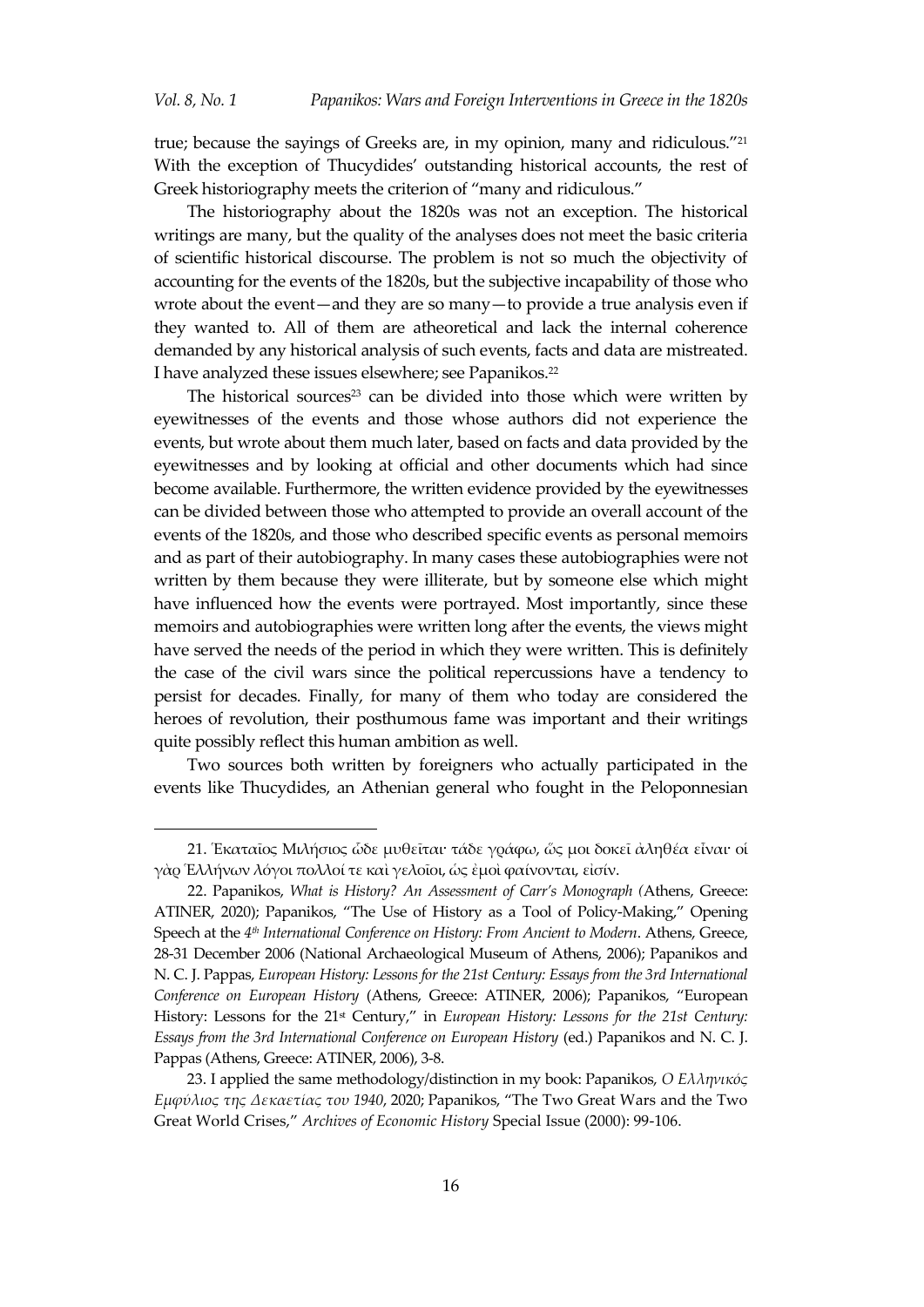War—are worth mentioning because they provide an overall account of the events of the 1820s even though their history cannot compare with Thucydides' history of the *Peloponnesian War*. Thomas Gordon (1788-1841) was a British army officer who played a role in the Greek War of Independence in the 1820s. He will be remembered for his history of the war which was published in 1832. Many have used his work as the main source of the Greek War of Independence. George Finlay (1799-1875) wrote a much better history of the Greek revolution (published in 1861), but even his history is based on Gordon's earlier work. <sup>24</sup> Both are standard reference books of the Greek War of Independence and are used by many authors thereafter. I also use them as well in this study.

Apart from these sources, many other writings have appeared ever since the break of the revolution which aimed to explain why Greeks revolted against the Ottoman Empire in general, and during the 1820s in particular. <sup>25</sup> The demand to overthrow the Ottoman yoke was always there; ever since the collapse of the Byzantine Empire. But it was the Latins who first sacked Constantinople in 1204 during the Fourth Crusade which paved the way to the Ottoman occupation of Constantinople in 1453.<sup>26</sup> Even though it goes beyond the scope of this paper, one may argue or hypothesize that the fall of Constantinople to the Ottomans was the rational choice made by Greek Orthodox leaders when faced with two choices: accept the head of the catholic church and Catholicism in general, or accept the Sultan as political leader but keep the Greek Orthodox faith. They chose the latter because they believed that the Ottoman occupation would be short-lived. On the other hand, succumbing to the Pope would be a permanent event. As turned out, the Ottoman occupation was temporary, but lasted more than 400 years. It still lasts even today if one considers that Constantinople is under the occupation of the successors of the Ottoman Empire. <sup>27</sup> On the other hand, succumbing to

26. D. Jacoby, 'After the Fourth Crusade: The Latin Empire of Constantinople and the Frankish States,' In *The Cambridge History of the Byzantine Empire c.500–1492* (ed.) J. Shepard (Cambridge: Cambridge University Press, 2019), 759-778.

27. There is a dark side to the occupation issue of Constantinople which is not emphasized so much in the relevant political and historical literature. One could argue that Catholics (or the Pope) would never support the return of Constantinople to Greek Orthodox authorities because the polis is the holy city and the holy seat of the Ecumenical Patriarch of all Greek Orthodox Churches. Thus, if a Greek Orthodox prefers the Ottomans in order to avoid the dominance of Catholics, and a Catholic prefers the Ottomans in order to avoid the Greek Orthodox from getting more prestige and threaten the Vatican, then it is not surprising that Constantinople will remain occupied by a Muslim authority. Thus,

<sup>24.</sup> G. Finlay, *History of the Greek Revolution* (Edinburgh and London: William Blackwood and Sons, 1861).

<sup>25.</sup> Gordon (1832) in his preface mentions that forty books had already been published but only three or four could be considered accurate. Furthermore, as I have already pointed out, most, if not all, of these writings account for isolated war events. Gordon's own experience as a Greek army officer and his friendship with many people who were eyewitnessing the events were his sources.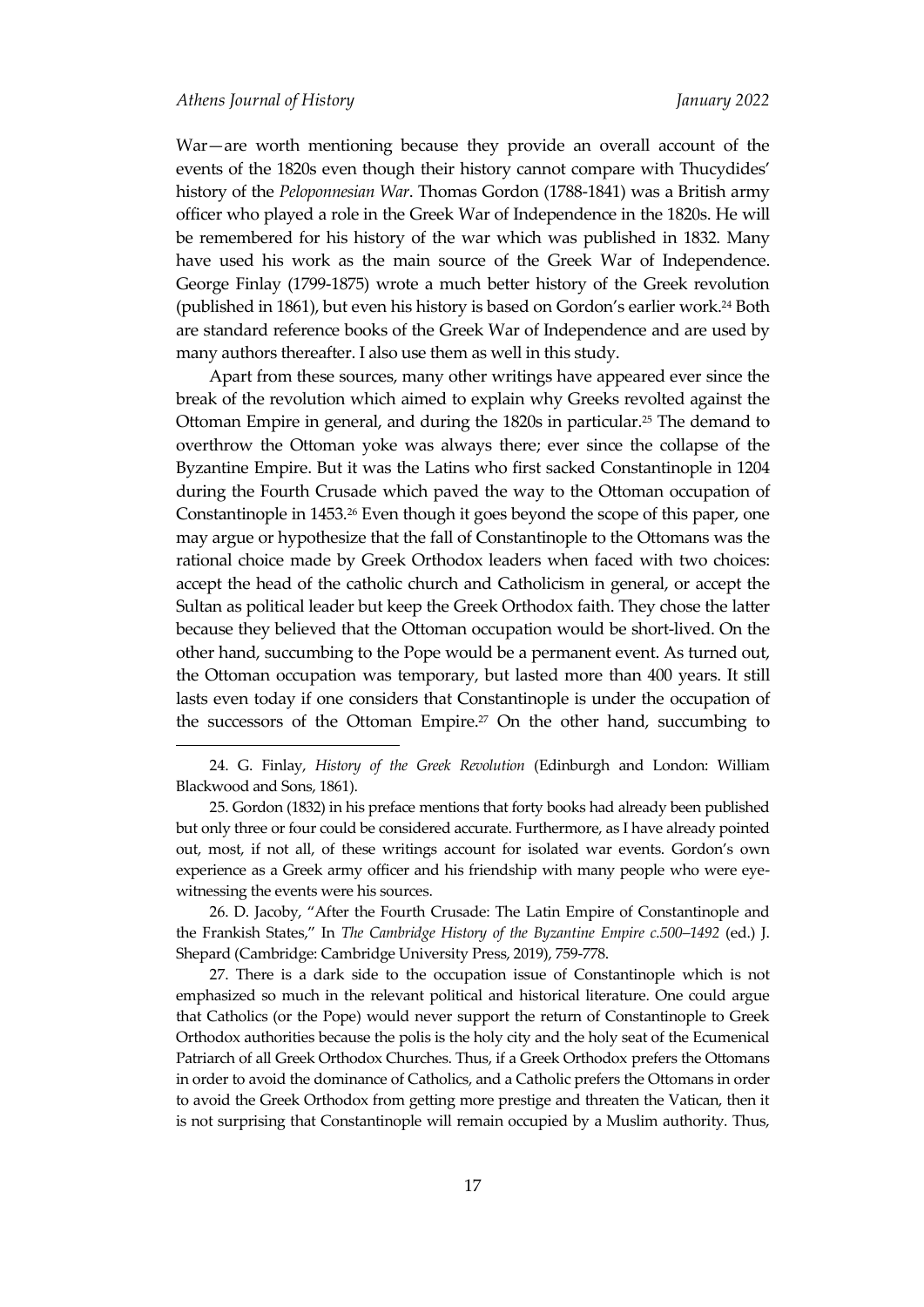Catholicism was not permanent either, as the protestant and other secessions from Catholicism have demonstrated.

Greeks wanted to get rid of the Ottoman Empire and had been preparing for it ever since the collapse of Constantinople in 1453. Many Greeks left Byzantine areas and migrated to Italy and other European countries, bringing with them their superior knowledge; particularly of ancient Greek grammar. As a coincidence, there was a great demand in the host countries for Ancient Greek language. Some have argued that the collapse of Byzantium spearheaded the Renaissance of Europe, but this is an egg-chicken argument, or, in economic jargon, a causality effect.<sup>28</sup> Did the migration cause the renaissance in Europe or was the renaissance in Europe which created a demand for educated Greeks resulting to their emigration? Or, is it a pseudo-relation and there is another causal variable (reason) which forced both variables (migration and renaissance) to move together? These very important questions go beyond the scope of this paper and beyond the ability of this paper's author to address them.

Why would Greeks want to revolt against the Ottoman Empire? The theoretical answer to this question is given by Roemer as presented in the previous section of the paper. <sup>29</sup> According to his theory, the purpose of a revolution is income distribution. Greeks and Ottomans were competing for the same scarce resources by forming coalitions and applying force to achieve their objectives. Of course, a revolution brings benefits if victorious, and entails high costs if fails. The last might include loss of life and definitely a worsening of the income and wealth situation relative to the pre-revolution stage.<sup>30</sup> From the siege and the fall of

the dark sides of this story took place in 1204 when Constantinople was sacked by Latins under the auspices of the Pope, then the occupation of Constantinople by Muslims in 1453 followed. These are well-known historical facts. An unknown fact which belongs to the dark side of the issue is the liberation of Constantinople by Christian forces in 1918. A century ago, the joint-military forces of France, England and Italy occupied Constantinople for five years from 3 November 1918 to 4 October 1923. If they wanted, they could have made it a Christian city state, and Hagia Sophia its Christian cathedral. In the 1920s, half of Constantinople's population was non-Muslim with many westerners living in the city. Instead, the Christians' non-Orthodox powers decided to peacefully return it to a Muslim authority. Now some of them lament crocodile tears that Hagia Sophia became a mosque.

28. K. M. Setton, 'The Byzantine Background to the Italian Renaissance,' *Proceedings of the American Philosophical Society* 100, no. 1 (1956): 1-76; J. Harris, *Greek Emigres in the West, 1400-1520* (Camberley: Porphyrogenitus, 1995).

29. Roemer, 'Rationalizing Revolutionary Ideology,' 1985.

-

30. Worst of all, wars bring pandemics as it did in ancient Peloponnesian War so eloquently described by Thucydides; Papanikos 'Thucydides and the Synchronous Pandemic,' *Athens Journal of History* 7, no. 1 (2021): 71-94. The effect of the pandemic in Ancient Athens resulted to huge losses of life which included Pericles' life. Today COVID-19 apart from the impact on lives and wellbeing it affects the economy primary through tourism; see Papanikos, 'The Impact of the COVID-19 Pandemic on Greek Tourism,' *Athens Journal of Tourism* 7, no. 2 (2020): 87-100.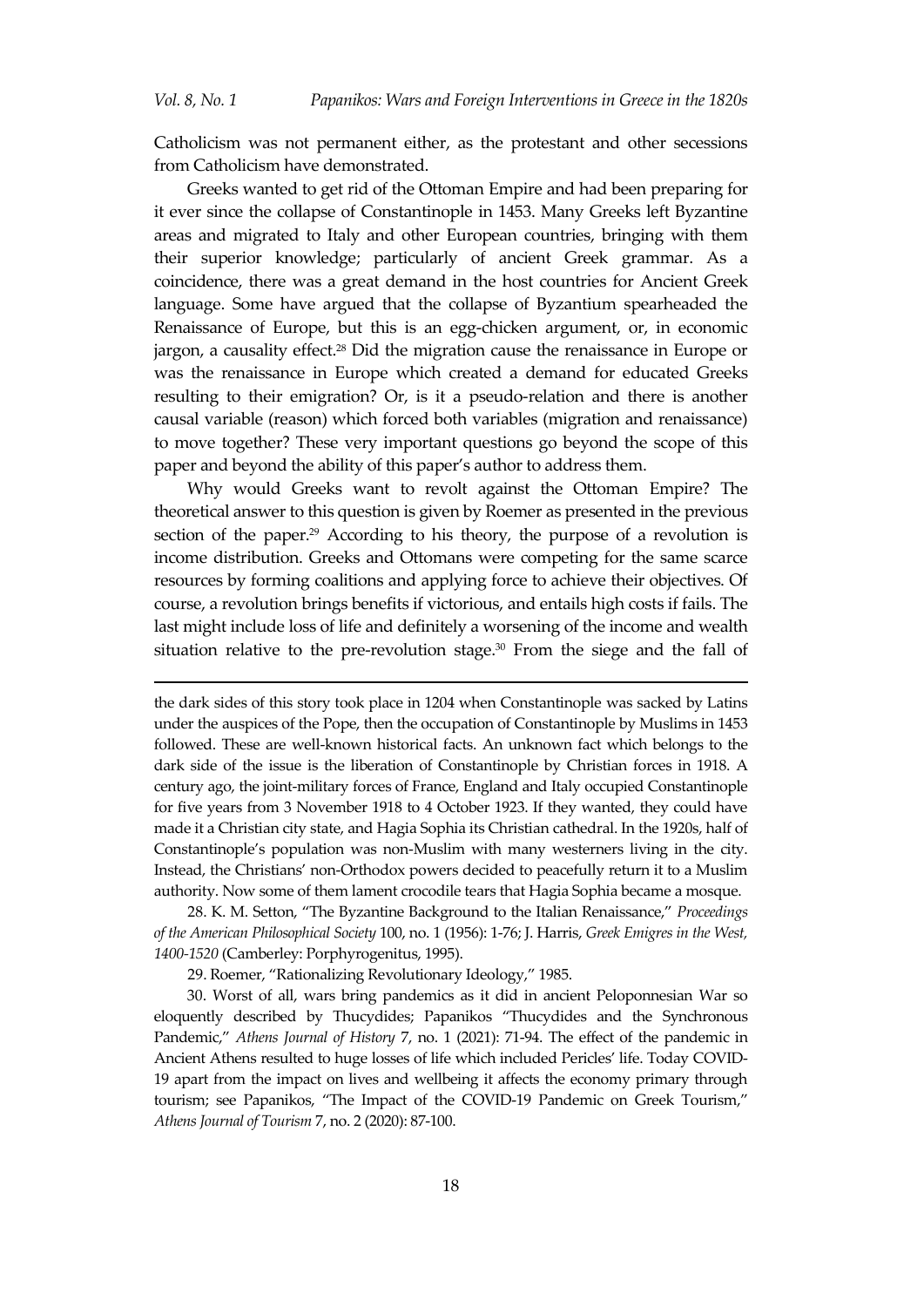Constantinople in 1453, Greeks were defending whatever remained of the Byzantine Empire, but were outnumbered by the attacking Ottomans. Thus, it was imperative to form a coalition with other forces to enable them to cope with the Ottomans. This situation remained unchanged throughout this long period, 1453-1821. In all of the occasions that the Greeks revolted against the Ottomans, this was in collaboration with some other foreign powers. Some examples, without any further analysis, are the following: 31

- 1. Ottoman–Venetian War (1463-1479).
- 2. Around 1571 (Battle of Lepanto), a number of revolts occurred such as in Epirus, Phocis and the Peloponnese.
- 3. Short uprisings led by bishop Dionysius the Philosopher in Thessaly (1600) and Epirus (1611).
- 4. The Cretan War (1645-1669): Greeks assisted Francesco Morosini and the Venetians in the Peloponnese and the Ionian Sea.
- 5. The Orlov Revolt during one of many Russian-Turkish wars (1768-1774).
- 6. In 1778-1790, a Greek fleet of seventy vessels led by Lambros Katsonis engaged in a number of naval battles with the Turkish fleet.

The above shows that there was only one reason which explains why Greeks revolted against the Turks and the Ottoman Empire: they wanted their freedom. Ever since the collapse of the Byzantine Empire in 1453 which followed the occupation of Constantinople by Franks in 1204, Greeks never stopped the fight for their independence. Unfortunately, all of these revolts failed. However, what did not fail was the permanent uprising of small groups of Greeks called armatoloi and klephtes who would rob and punish Turks and any other who happened to be at their reach, including visitors to Greece who went there to admire the remnants of her past glory. Of course, Thucydides had warned all future generations that these Greek 'pirates' existed in the mainland and in the sea, at least since the second millennium BCE. In many areas of Greece, these armed gangs became the *de facto* rulers; no Ottoman would dare to cross their territories. They would collect taxes from the local population in collaboration with Ottoman authorities. The distinction between armatoloi and klephtes was that the former groups' chieftains were appointed by Ottomans to collect local taxes while the latter were doing sort of the same thing but without the permission of the Ottoman authority. Of course, in the eyes of the people, both were the same, and in many occasions, the two groups were interconnected. These small groups of armed gangs were the ones who rebelled against the

<sup>31.</sup> Many writings account for the wars of this long period of more than four centuries. For example, Davies and Davis (2007) look at wars between Venice and the Ottoman Empire. Venice's involvement in the area started much earlier with the conquer and plunder of Constantinople in 1204.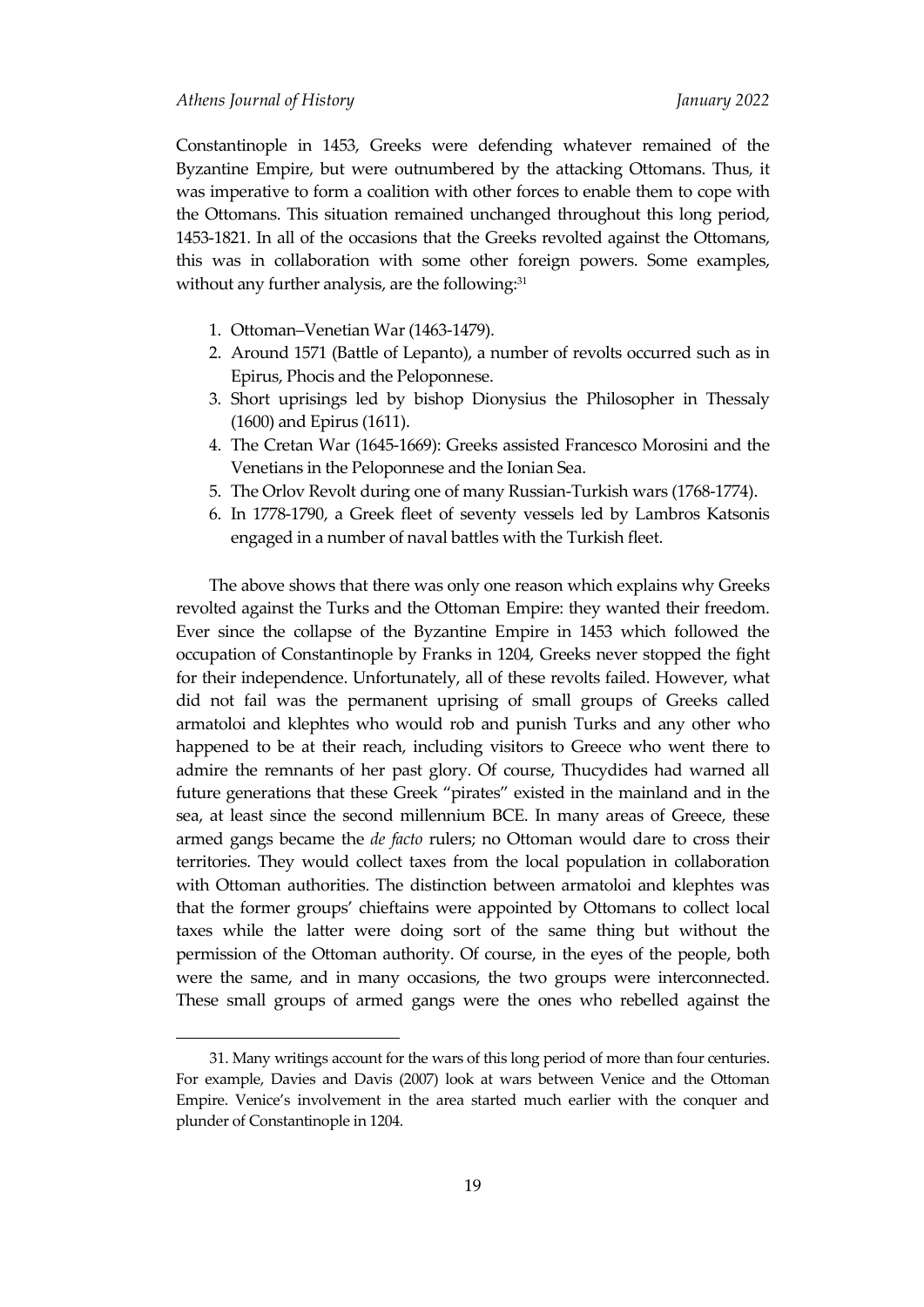Ottoman Empire in 1821. Their motive was mainly economic; they wanted to gain from the spoils of a collapsing Ottoman Empire. However, this time was different. The probability of being successful in getting rid of the Ottoman Empire altogether was higher.

Two events which took place in the 18<sup>th</sup> century increased the probability of a successful Greek revolution. Firstly, throughout the  $18<sup>th</sup>$  and the early  $19<sup>th</sup>$ centuries, the Ottoman Empire was collapsing and suffering from major internal (civil) wars. It was forced to sign two peace treaties of Küçük Kaynarca in 1774 and Jassy in 1792, as a result of two Russian-Turkish Wars. The most important concession made by Ottomans was Article XI of the first treaty which allowed "... free and unimpeded navigation for merchant ships of both countries. Subjects of both Empires may also trade on land.' This was a great opportunity for Greeks to develop their merchant trade under the protection of the Russian Empire. And so, they did. Their ships were using the Russian flag.

The second event was the outbreak of the French Revolution. The effect was positive but for different reasons from what many "ridiculous" Greek historiansand they are 'many'—are claiming. <sup>32</sup> They do see the true correlation (causality) between the French Revolution and the Greek War of Independence, but they think that it was the ideas of the enlightenment and the emergence of French Revolution which 'caused' the Greek revolution. This is a pseudo-correlation of the two events. The real causality was mentioned by Gordon as early as in 1832. The war had paralyzed the French commercial fleet and there was a great demand for wheat which was satisfied by the Greek commercial fleet. The result was an unprecedented increase in the Greek ownership of ships. Gordon mentioned that in 1816 this fleet accounted for more than 600 vessels with 17,000 people working on them, and carrying more than 6,000 canons. Gordon wrote: 33

The thirty years that elapsed from 1790 to 1820, made, in the ideas and prospects of the Greeks, a wonderful alteration, proceeding chiefly from two causes; the growing influence acquired by Russia in Eastern affairs after the peace of Yassy, and the consequences of the French revolution. The first afforded them hopes of future liberation, as well as ready means of exchanging obedience to Ottoman authority, individually, for the protection of the court of St. Petersburg, through the medium of the Russian embassy at Constantinople. The second, by creating a demand for corn in the ports of the West, sharpened their instinctive love of commerce and navigation, and, for a paltry coasting traffic in small barks, substituted strong and lofty vessels, distant voyages, and extensive speculations. By unlocking the straits between the

<sup>32.</sup> This of course is based on claims made by Finlay (1861, p. 20) who wrote that, 'At the commencement of this century the effects of the French Revolution were strongly felt in Greece.' I think Gordon's economic interpretation is much better and more persuasive. The French Revolution did have an effect, but it was an economic effect which enriched many Greek merchants and developed a considerable merchant shipping fleet.

<sup>33.</sup> Gordon, *The History of Greek Revolution,* 1832, 35-36.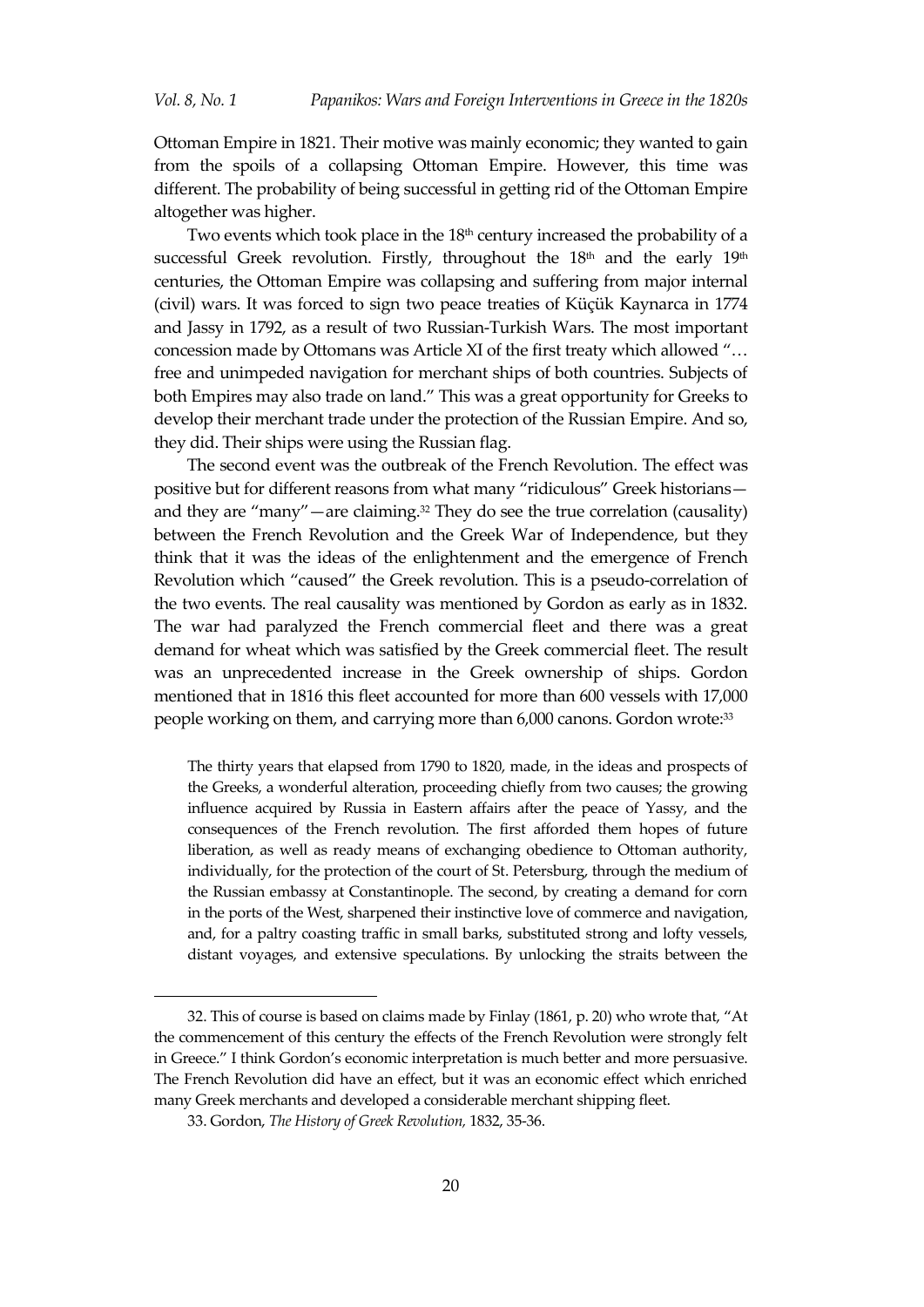Euxine and the Mediterranean, the Empress Catharine had procured an outlet for the harvests of Poland and southern Russia. The new town of Odessa, built on a Tartarian steppe, attracted a multitude of Greeks, all occupied in commercial pursuits. War had paralyzed the merchant marine of France; while that of Austria, now so flourishing, did not as yet exist. Thus the trade of the Black Sea fell, without competition, into the hands of some islanders of the Egean. The impulse once given was followed up with singular alacrity: at Constantinople, Smyrna, Salonika, and every great city of the Turkish empire -- at Odessa, Trieste, Leghorn, and all the principal ports of Europe, were established opulent Greek houses, whose rising prosperity casting into shade that of the foreign Levant merchants, excited too commonly in the breasts of the latter a rancorous feeling of hostility, which has been its own punishment. In 1816, the number of vessels belonging to the Christian subjects of the Porte, and fitted out from the havens and islands of Thrace, Macedonia, and Greece, (many of them, however, carrying the Russian flag,) amounted to upwards of 600, employing 17,000 seamen, and armed with 6000 pieces of cannon. Nor was it on the coasts alone that trade gained ground, the movement communicated itself to the secluded valleys of Pindus, Ossa, and Cyllene; and the woolen manufactures of Thessaly and Epirus, the exportation of oil from Crete, of currants, silk, and other commodities from Peloponnesus, brought in considerable sums, and vivified countries hitherto poor and neglected. It is universally admitted, that commerce essentially contributes to the progress of knowledge and refinement, and that the Greeks are as anxious as they are apt to learn.

The above analysis can be depicted in a schematic form as Gordon's explanation of not only the eruption of the Greek revolt against the Ottoman Empire, but the reasons of its success. However, the success of creating a Greek state was achieved only after the foreign intervention. This is explained by another model to be developed in the next section.

Figure 1 depicts what can be called Gordon's model of the Greek revolution. A few comments are in order here. Two events of the  $18<sup>th</sup>$  century—already mentioned above—gave rise to an unprecedented accumulation of wealth in the hands of Greek merchants who were located all over the then-known world, inside and outside the Ottoman Empire. Many Greeks used the surplus of this unprecedented accumulation of wealth to promote education inside and outside the Ottoman Empire and prepare a War of Independence if conditions were favorable; this provided the human and physical capital of the desired revolution. In 1815 a secret society was formed by three merchants that aimed at liberating Greece from the Ottoman yoke. Even though it is questionable how this helped the events of the revolution, there is no question that it helped mobilize many Greeks around the world. For example, investments in education were huge. New schools were established inside and outside of Greece. Books were published of both ancient Greek literature and of current concerns. A good example of this is the work of Adamantios Korais. Greeks, along with other educated Europeans, discovered the glorious past of Greece in all areas of epistemes; natural and metaphysical. Thus, educated Greeks (those who read Pericles' funeral oration)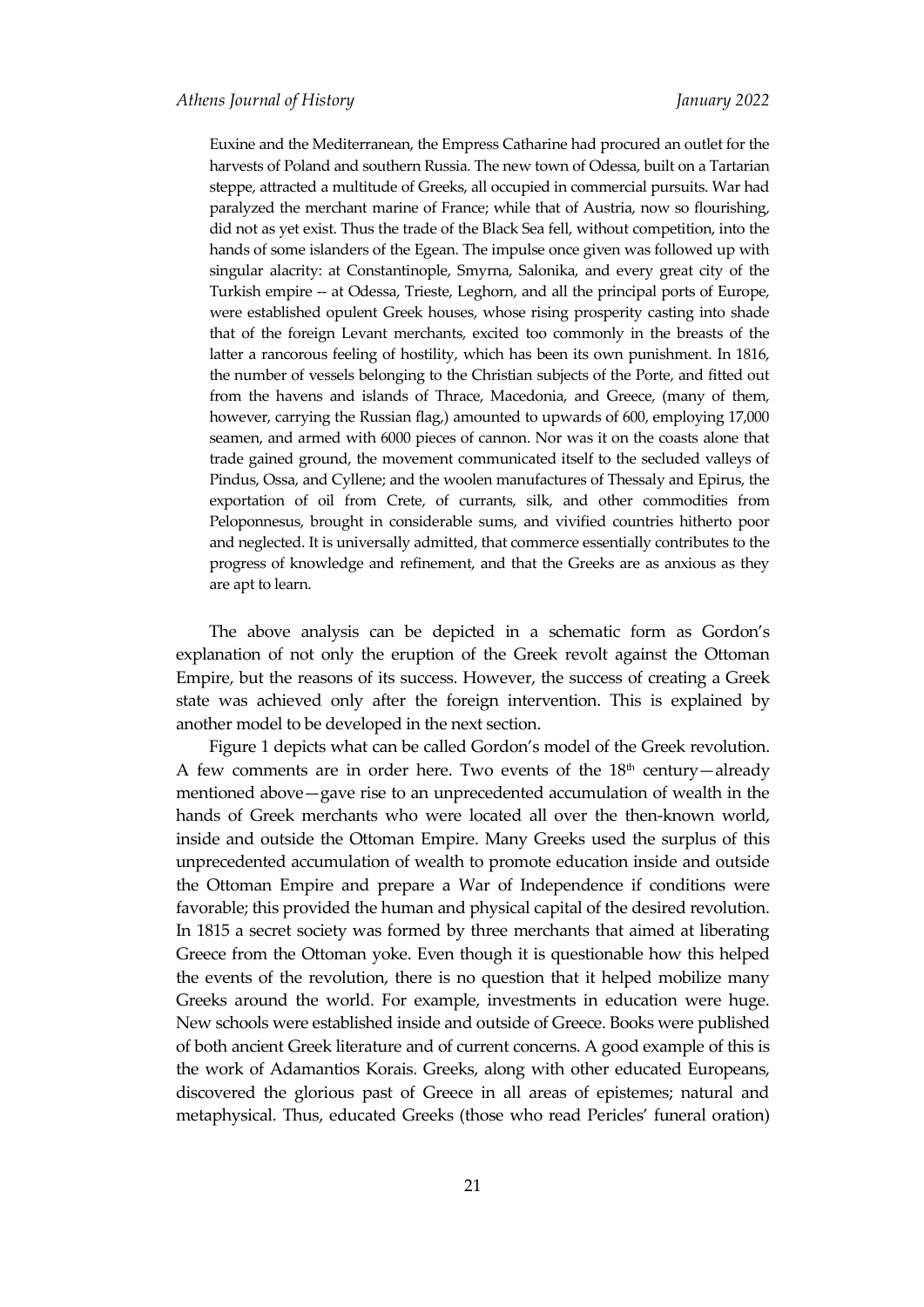could not stand the Ottoman yoke, or to that extent, any yoke. But, most importantly, they understood that in an independent Greek state their economic benefits would be much higher. Thus, a revolution was not based so much on a romantic ideal of reviving the past by on hard economic needs to make more profits and accumulate more wealth. The substitution of the collapsing Ottoman Empire with a new independent Greek state could provide the necessary stability and freedom to profit from the new world's economic opportunities. If Greek merchants thrive under the Ottoman Empire, imagine how much better-off they would be in a freer business environment.





The above description explains why the rich Greeks of diaspora supported the revolution. What about the armatoloi and klephtes of mainland Greece? What was at stake for them? Many were very reluctant to participate in yet another revolution because the disaster of the Orlov was still in their memory. In addition, they did not consider the Ottoman yoke so bad. In certain areas of Greece, there was more religious and economic freedom than in any other place in Europe.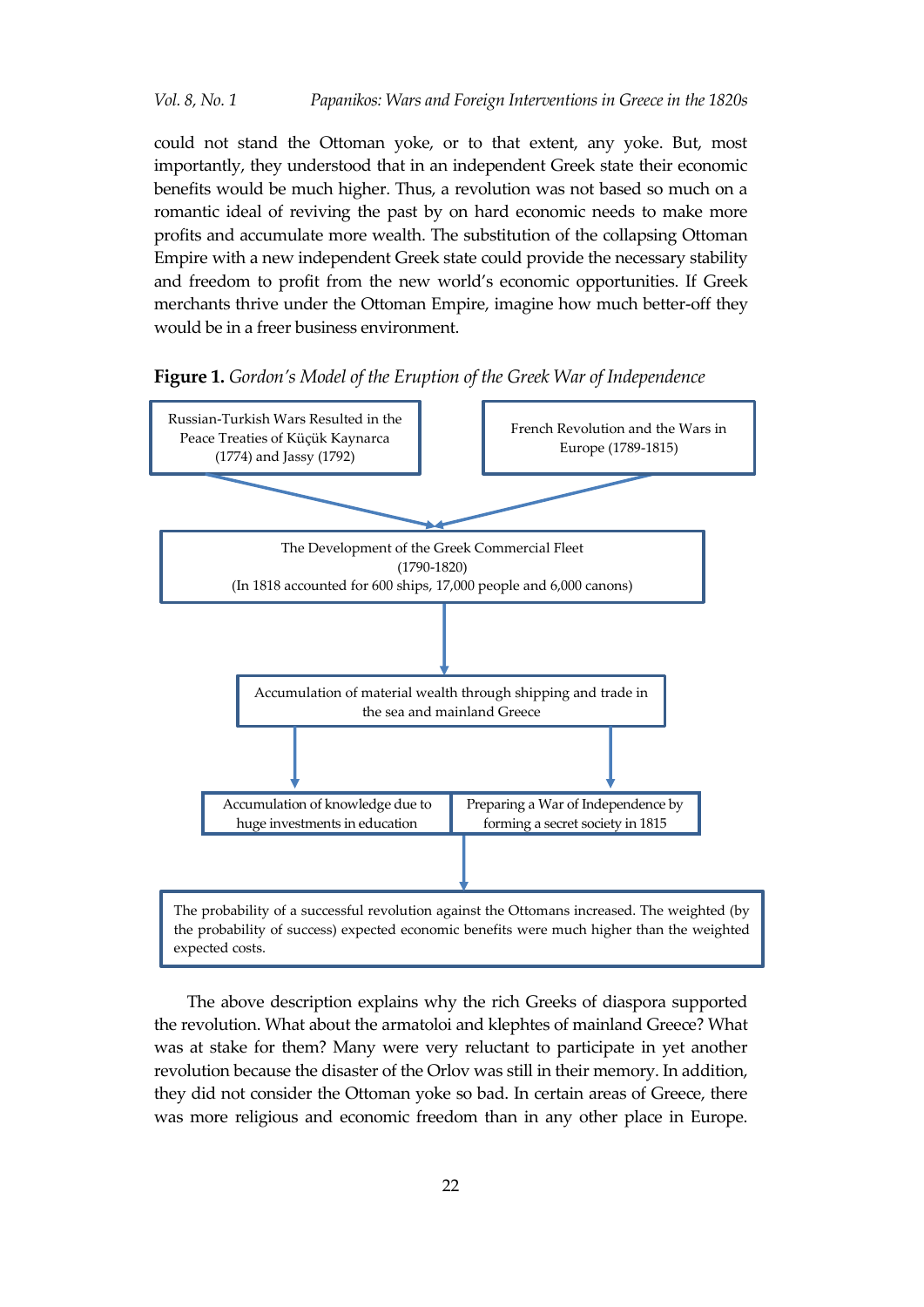How would one compare the area of Akarnania, for example, with the area of Scotland in 1820? Armstrong describes the military events and the execution of the Scottish insurrectionists accused for treason in 1820.<sup>34</sup> From a rational point of view, an individual who would be presented with two choices in 1820, Akarnania under Ottoman Empire or Scotland under the British Empire, I am sure they would have selected Akarnania as being safer and freer.

Gordon's model emphasizes the economic aspects of the War of Independence. The improvement in income and wealth of Greeks became a cause of the revolution because they were expecting more material benefits. In the 1820s, Greeks had the material means to support the outbreak of the revolution, but as is shown, the material means were not sufficient and the Greek rebels were recognized as fighting for the creation of a state by Britain which qualified them to draw two loans in 1824 and 1825. Yes, the loaners were British. 35

In the beginning, the revolution was very successful. Small and large cities were sieged and eventually were conquered by Greek rebels. Many Ottomans were massacred and their wealth became prey to the Greek bandits. The most important case was the massacre of Turks after Greeks conquered the city of Tripoli in the middle of the Peloponnesus.<sup>36</sup> The fall of Tripoli was followed by the worst looting in the history of the Greek War of Independence. A disgusted Thomas Gordon would quit Greece after these barbaric actions against innocent people, women and children.<sup>37</sup> The War of Independence became a war of income and wealth distribution between Ottomans and Greeks. However, this income

37. These are described in Phillips (1897) and more recently by St Clair (2008) as well as in many others including chieftain Kolokotronis' memoirs. There are always many excuses of such barbaric atrocities and the Great Thucydides has warned us. What separates barbarians from civilized ones is when they face such challenges, they punish those who were responsible for a criminal action and not massacre indiscriminately people who by definition were innocent. These Greek gangs who entered Tripoli were barbarians. And once a barbarian, always a barbarian. If the excuse was that they were of different ethnicity and religion who oppressed them for four hundred years, they did exactly the same thing to their own people during the same year as part of the civil wars which followed the first successes of the War of Independence.

<sup>34.</sup> M. Armstrong, *The Fight for Scottish Democracy: Rebellion and Reform in 1820* (London: Pluto Press, 2020).

<sup>35.</sup> Reinhart and Trebesch (2015) examine the long history of Greek debt concluding that Greece was 'addicted' to foreign borrowing. There many such ahistorical explanations that sometimes go beyond the limits of academic decency.

<sup>36.</sup> Another important issue which is not discussed here is whether Greeks would have preferred an Ottoman rule, as opposed to say, a Venetian rule because of lower taxes and a more tolerant rule compared to any western catholic ruler (Dakin 1973). This is an important issue and might explain why Greeks living abroad, including in the Ottoman Empire, preferred, after the formation of the Greek independent state in 1832, to stay abroad and not come to their liberated homeland. Patriotism notwithstanding, I think economics might very well explain such decisions.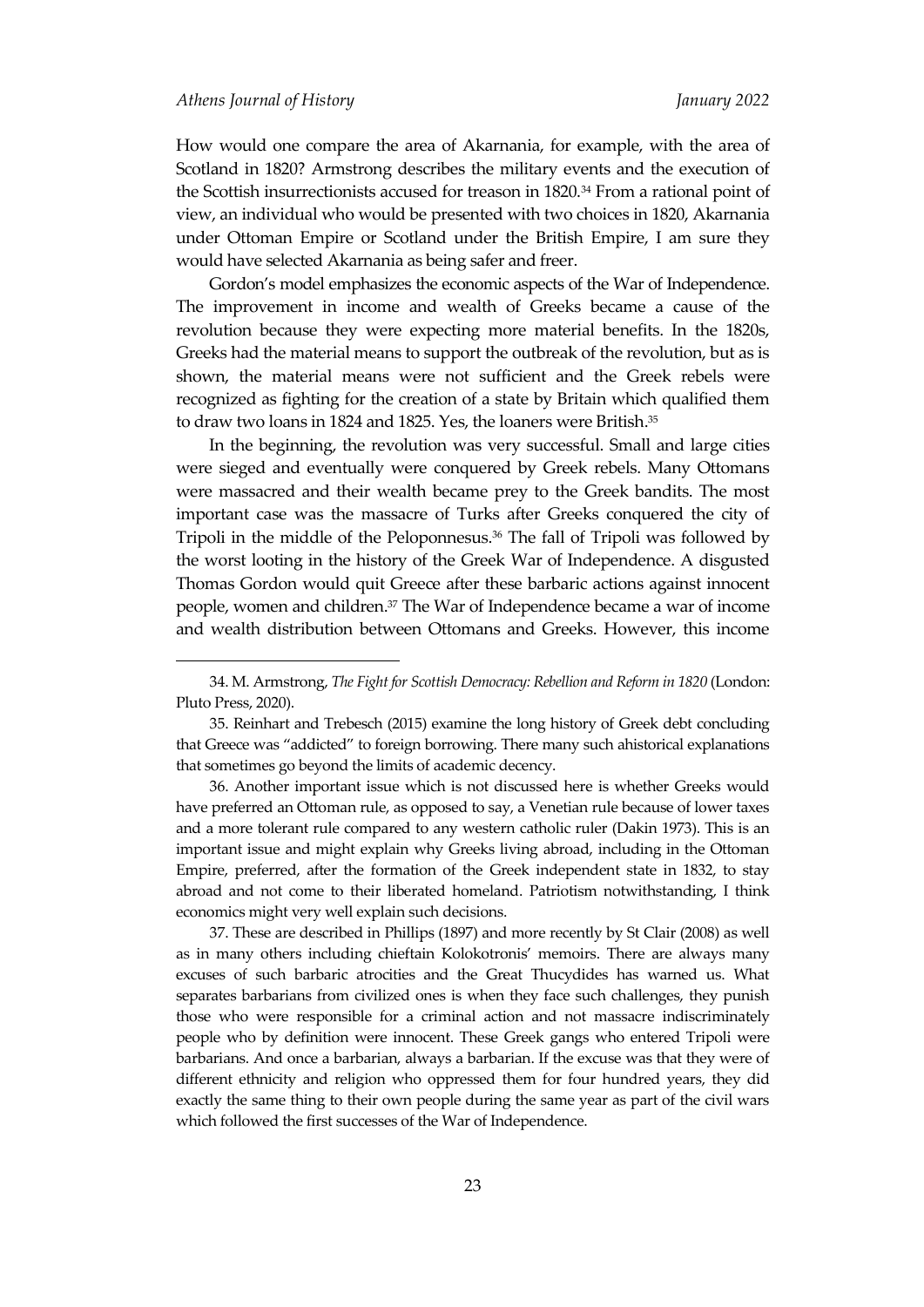and wealth distribution had a second phase. The first phase was to maximize the extraction of wealth from Ottomans and other non-Greek ethnicities. The second phase was the most difficult one because there was no efficient and effective mechanism to distribute the spoils between the Greeks themselves. Eventually this mechanism was found and it resulted in the two civil wars. The main reason of the two civil wars was the distribution of wealth which was extracted from the Turks and the other subjects of the Ottoman Empire, e.g., Jews.

As already mentioned, Greeks would never be able to achieve their national cause without the direct (military) and indirect (economic and diplomatic) foreign interference.<sup>38</sup> A good discussion of the world situation at the time is provided by Stivachtis (2018) and I will not elaborate here. The next section will emphasize the economic aspects of the foreign interference.

#### **The Foreign Interference and the Establishment of a Greek State**

Figure 2 presents a model of the foreign interference in the 1820s. The most important box of this model is the world political developments or the European international society. <sup>39</sup> The European (world) political environment was not conducive to ethnic revolutions. The Congress of Vienna of 1814 (November)- 1815 (June), chaired by Austrian Klemens von Metternich, among many other things, was against any revolutions in Europe, or to that extent, anywhere in the world. Force could be used to suppress them and so they did: in 1821 Austria send their army to suppress a revolt in Italy; in 1823 France intervened in Spain; and in 1826 Britain intervened in Portugal. However, there was a loophole which could be used by any of the European powers to support the Greek revolution because the Ottoman Empire was not clear whether it was part of the agreement or not. In addition, the Ottomans were Muslims and the Greeks, Christians. This also created a crack in the agreement.

At the same time and as a coincidence, the ideology of romanticism swept Europe which revived the interest in classical studies, Greek being the most important of them. I think if there is any ideological context in the Greek revolution, this can be found in the movement of romanticism. However, this

<sup>38.</sup> I have examined growth, trade and military skirmishes in the Mediterranean in Papanikos, 'Military Spending, International Trade and Economic Growth in the Mediterranean Basin,' *Athens Journal of Mediterranean Studies* 1, no. 2 (2015): 187-194. However, today this relates very much to energy which as an issue has been examined in Papanikos, 'Energy Security, the European Energy Union and the Mediterranean Countries,' in the *Roundtable Discussion on Energy Security and Policy in the South European Peninsula and the Mediterranean Basin* (Athens, Greece: ATINER, Monday 30 March 2015).

<sup>39.</sup> Y. A. Stivachtis, ''International Society' Versus 'World Society': Europe and the Greek War of Independence,' *International Politics* 55, no. 1 (2018): 108-124.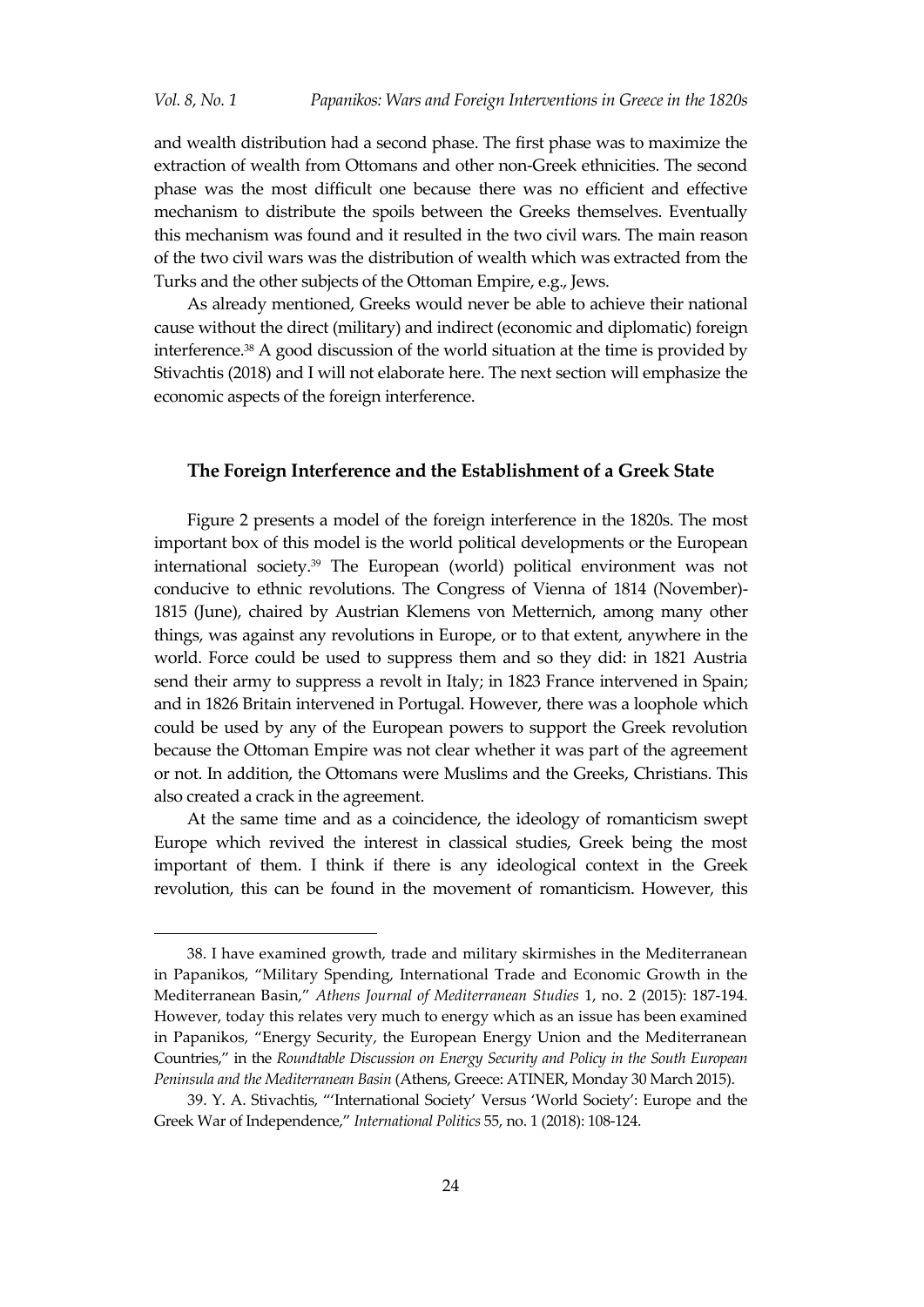would never be sufficient by itself to begin a War of Independence. However, once the Greeks revolted against the Ottomans, the movement of Philhellenism grew stronger and stronger which was fueled by the news of the Ottoman atrocities against the 'heroic' Greeks who were fighting to restore the glory of the past. A whole literature has developed to explain all these, including who were these Greek rebels. Were they really Greeks? Yes, the Philhellenist would say, because they spoke Greek. This of course was even further documented by the Greek intelligentsia of diaspora. Adamantios Korais was one of them who, by the way, was not fond of the timing of the Greek revolution, but once the revolution started, he used of all his power to support it, including his friendship with the USA President.

Figure 2 shows the complexity of the interactions of the various forces which led to the foreign interference. A few comments will help to explain the figure. First, Ottomans failed badly in building international coalitions. They needed a public relations manager but their structure was such that they did not understand that the world was changing, and in this new world they would never be a leading force unless they were westernized. This failure in understanding what was going on in the world led to the collapse of the Ottoman Empire one century later, and the eventual establishment of modern Turkey in 1923 by Kemal Ataturk who changed many things so that the Turks would become a European-civilized country. The Ottoman atrocities during the Greek War of Independence had two effects. First, many people of influence were mobilized to help the Greek cause, and by their artistic work and writings they were able to influence the greater public opinion to act by collecting money and/or travel to Greece to fight against the Ottomans to liberate not only Greece, but the civilization itself from barbarism which was represented by Ottomans, by the easterners, by the Muslims. The public opinion became favorable and where this counted, especially in France and Britain, governments were under pressure to act in favor of Greece. Even in countries where public opinion did not count at all, such as in Russia and Austria, the Ottoman atrocities, such as the hanging of the Greek Ecumenical Patriarch of Constantinople and the throwing of his body into the sea by a gang of people, were considered as a great insult to Russia. Austria's support for the Ottomans was not taken seriously by any other European power anymore.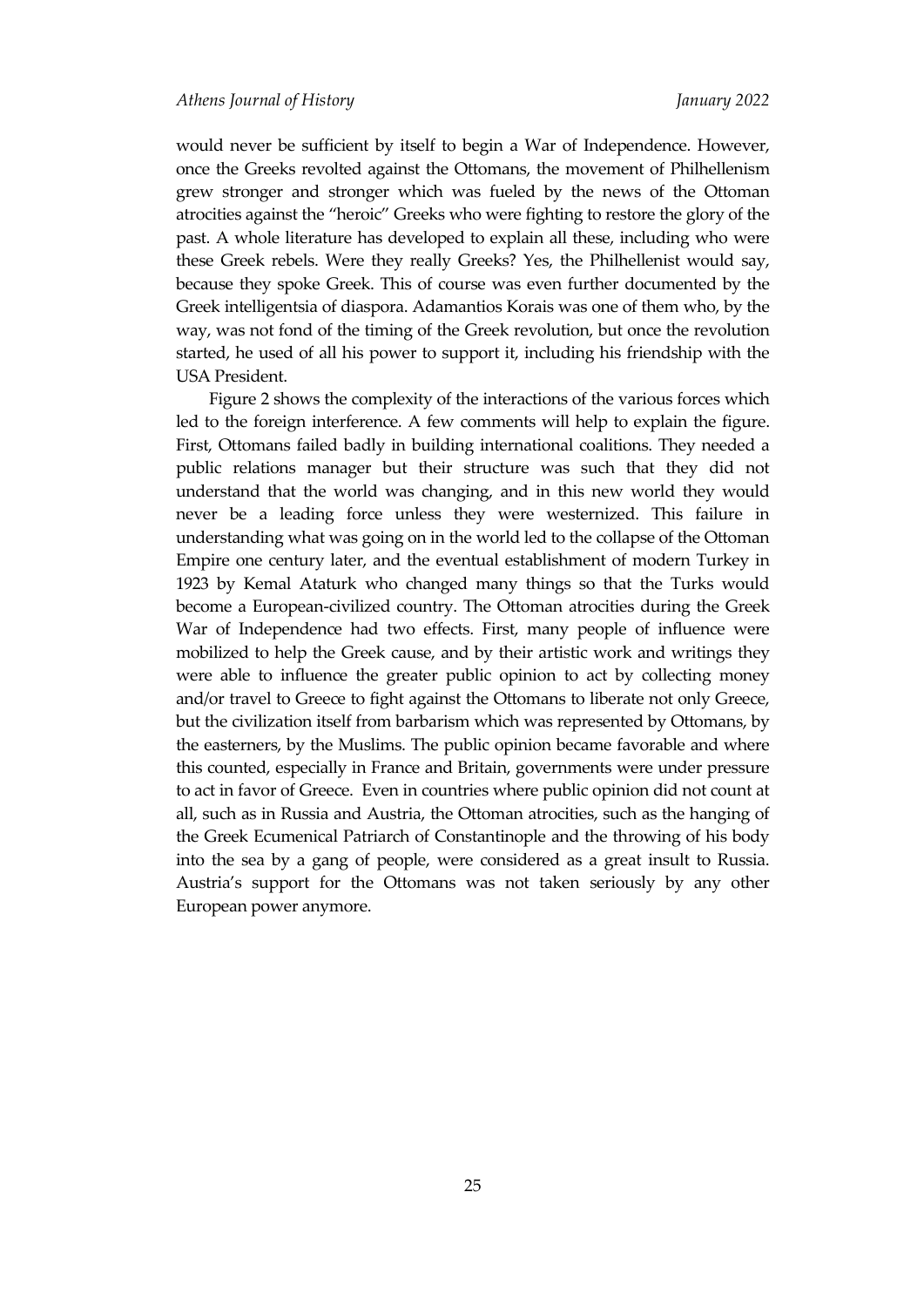

**Figure 2.** *A Model of Foreign Interference in the Greek War of Independence*

For these and perhaps for many other reasons, the British government thought that they could do 'business' with a new Greek state. The recent example of the Mexican War of Independence from Spain (1810-1821) taught the British government some important lessons which could be applied to the Greek case. As a coincidence, the Mexican and the Greek wars each lasted 11 years. The British started negotiation with Mexico right after their establishment as an independent state and provided them with a loan in 1822. <sup>40</sup> Similarly, the British started negotiating with the Greek rebels which ended with the provision of two

<sup>40</sup>. C. A. True, 'British Loans to the Mexican Government 1822-1832,' *The Southwestern Social Science Quarterly* 17, no. 4 (1937): 353-362.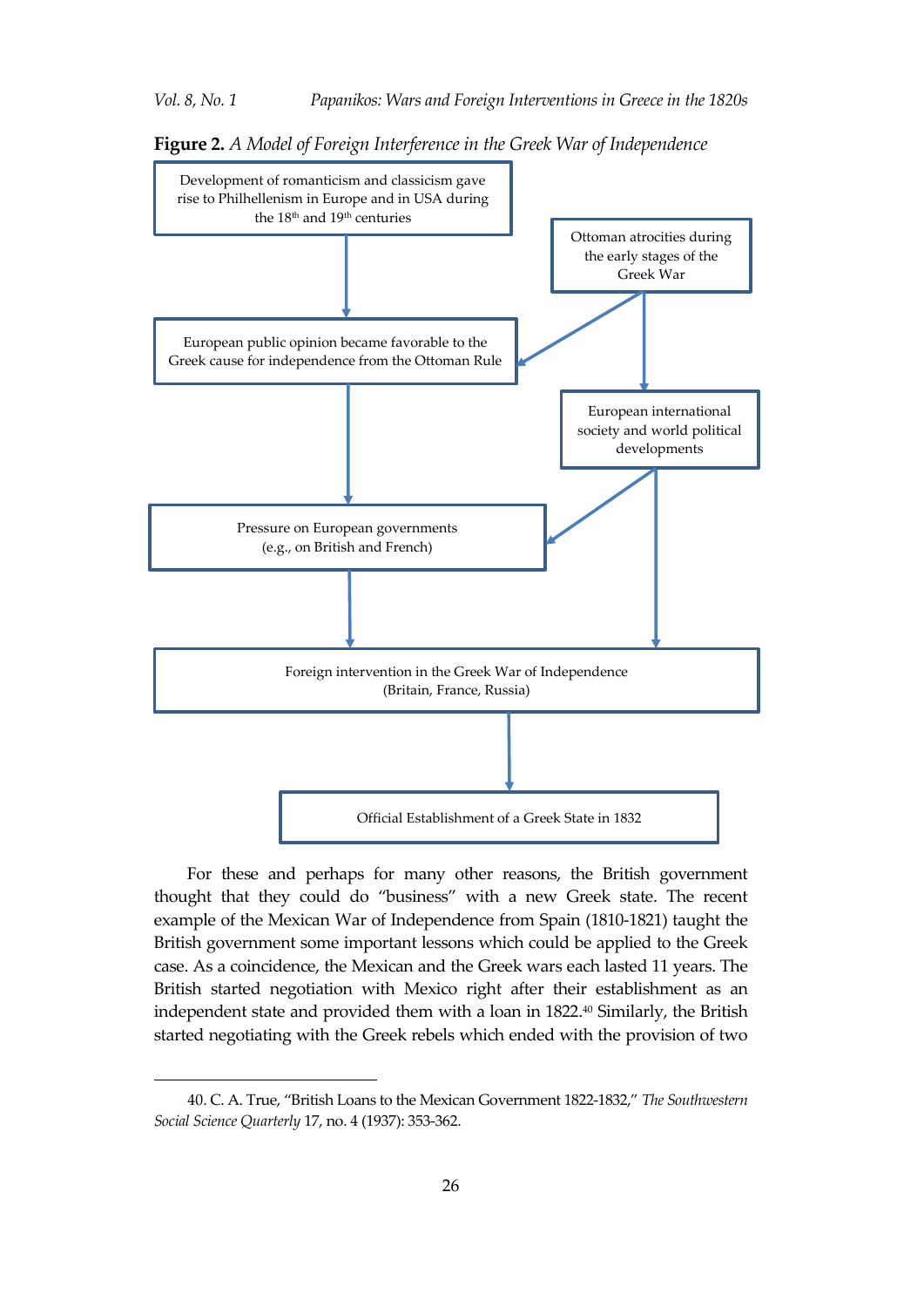loans in 1824 and 1825.<sup>41</sup> The die was cast. Greece, as Adamantios Korais had so wisely prognosed, became part of the British Empire and her destiny will follow the British destiny until 1947 when the USA replaced her. This was the best option for Greeks at the time and it was not bad at all. They had the great support of the people (public opinion) of British and USA. Very difficult for their governments would ago against their people' will. The fact that Greeks were unable to take full advantage of this should not be blamed on foreign governments but on Greek governments themselves.

In 1825 Britain revealed her preference for Greece by committing itself with two loans. Of course, the loans were owned by British people and not just by the government, but the British government would always support her individual subject even with the means of gunboat diplomacy as Greeks found out very quickly after 1832.

The Ottomans did not make a note of that and still they would argue that the Greek War of Independence was an internal affair and the other countries should not interfere. It was a matter of time, Ottomans argued, to crash this rebellion as they had done many times in the past. They could do it themselves, and they were almost there by 1825. From a military point of view, Greeks had lost the war by the mid-1820s but Britain along with France and Russia had other ideas. They told the Sultan their ideas and he did not like them. Paraphrasing the famous Thucydides trap argument, I might say that when a civil wish by a superpower (e.g., Britain) is ignored by a declining great power (e.g., Ottoman Empire), then a war is inevitable. In 1827 and 1828 the joint forces of Britain, France and Russia gave a hard lesson to Sultan on gunboat diplomacy. Some naively argue that the naval battle of Navarino in 1827 started as a mistake. Some others argued that it was a mistake. When so many battle ships are concentrated in one small area, they are there for a rational purpose: to support the economic interests of the participating countries. Similarly, some historians argue that the naval battle of Salamina started as a mistake. Thus, the three powers were at Navarino with their naval battle ships and regular army (14,000 French soldiers were stationed in Peloponnesus) to enforce what they had agreed upon: the creation of an independent Greek state. They were willing to avoid the battle if the Ottomans retreated, but they did not and the choice of a battle became inevitable. The outcome was the result of rational choices made by both opposite forces. Rationality implies that all adults seated on the same table negotiate, and this is exactly what the Sultan did. This time was obvious who was at the head of the table. The first meeting took place in London (at the winners' table) and the second in Constantinople (at the losers' table). The London Conference and the Treaty of Constantinople were convened in 1832 and the result was a Greek state which was definitely independent from the Ottoman yoke. A new chapter in the

<sup>41.</sup> N. Apostolidis and C. Velentzas, *Greece's Loans from the United Kingdom (1824- 1825): Myths and Truths* (Society for Hellenism and Philhellenism, 2020).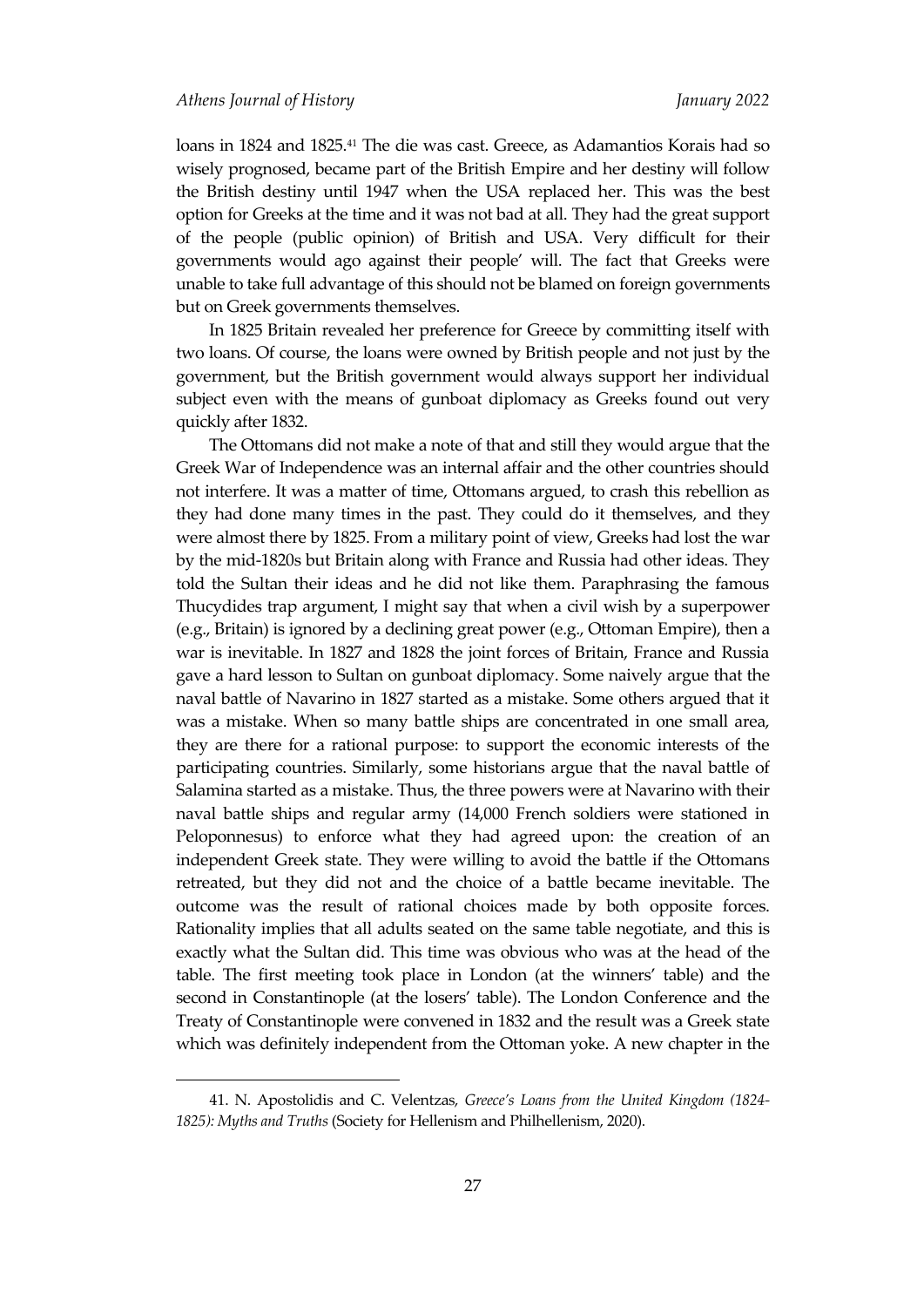Greek history had begun, which can be titled the British dominance in internal and external Greek affairs. This new exciting chapter is not examined in this paper. It is left for future research.

## **Conclusion**

The 1820s is an important decade in the modern Greek history. In a way it looks like the 1940s. In both decades Greece experiences a War of Independence (liberation), two civil wars and a direct and indirect foreign intervention. Once again, Greek history repeated itself and always as a tragedy.

Thucydides wrote his history to teach all future generations how to avoid making the same mistakes over and over again, because, as he claimed, it is in human nature to repeat the same faults. Thus, in these conclusions it is useless to draw any lessons for the future generations of the human race.

The only humble purpose of this paper was to illustrate the economic dimensions of the three events that took place in the 1820s in Greece. The War of Independence can be interpreted as an economic war between Greeks and Ottomans. Similarly, the two civil wars were the result of distributing the spoils of the war against the Ottomans between various Greek gangs. Finally, foreign interference (from 1827 onwards) protected the economic interests of Britain which had committed herself as early as 1824.

This paper does not argue that other reasons, apart from economic, did not play a role. On the contrary, they played a significant role, particularly in determining the results of the events of the 1820s which were the creation of a Greek state, independent from the Ottoman Empire, but attached to the British Empire. An economic cost-benefit analysis would show that the net present value of the latter was much higher than in the first option. In 1947 the USA option gave higher net present value, and by 1981 the European Union was a much better (investment) alternative and still is today, 200 years after the Greek revolution. Until the next alternative comes forward, all these choices make perfect rational, economic sense and can be explained by economic theory alone.

## Bibliography

- Acemoglu, D. and A. Wolitzky. 'Cycles of Conflict: An Economic model.' *American Economic Review* 104, no. 4 (2014): 1350-1367.
- Aidt, T. S., F. Albornoz and E. Hauk. 'Foreign Influence and Domestic Policy.' *Journal of Economic Literature* 59, no. 2 (2021): 426-487.
- Apostolidis, N. and C. Velentzas. *Greece's Loans from the United Kingdom (1824-1825): Myths and Truths*. Society for Hellenism and Philhellenism, 2020.
- Armstrong, M. *The Fight for Scottish Democracy: Rebellion and Reform in 1820*. London: Pluto Press, 2020.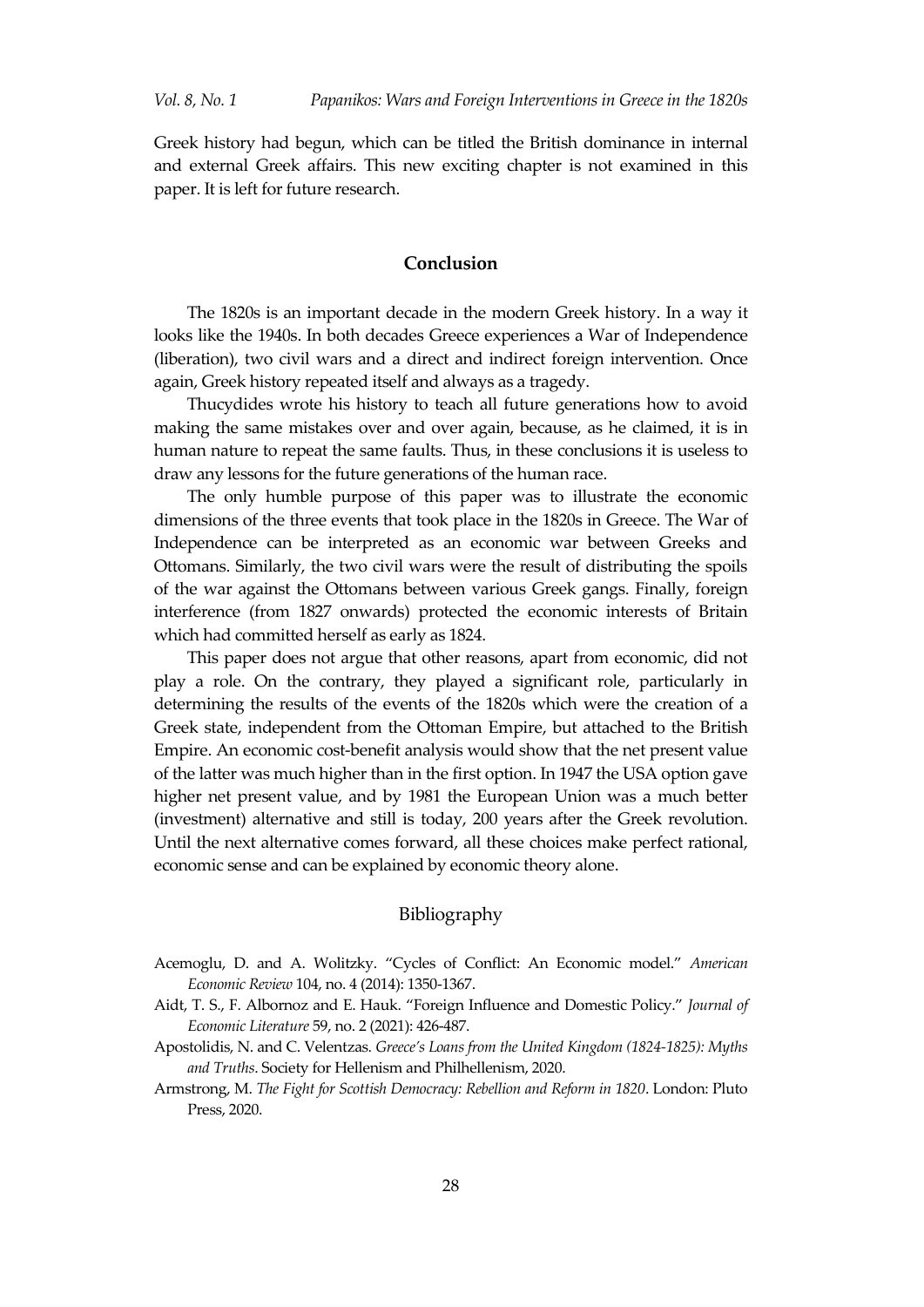- Brückner, M. and A. Ciccone. *Growth, Democracy, and Civil War*. CEPR Discussion Paper No. DP6568. SSRN, 2007.
- Buhaug, H., L.-E. Cederman and K. S. Gleditsch. 'Square Pegs in Round Holes: Inequalities, Grievances, and Civil War.' *International Studies Quarterly* 58, no. 2 (2014): 418-431.
- Collier, P. and A. Hoeffler. 'Greed and Grievance in Civil War.' *Oxford Economic Papers* 56, no. 4 (2004): 563-595.
- \_\_\_\_. 'Civil War.' In *Handbook of Defense Economics* 2, edited by T. Sandler and K. Hartley, 712-737. Elsevier, 2007.
- Dakin, D. *The Greek Struggle for Independence, 1821-1833.* Berkley: University of California Press, 1973.
- Davies, S. and J. L. Davis. 'Greeks, Venice, and the Ottoman Empire.' In *Hesperia Supplements*, volume 40: *Between Venice and Istanbul: Colonial Landscapes in Early Modern*, 25-31. Athens: The American School of Classical Studies at Athens, 2007.
- Eckstein, H. 'On the Etiology of Internal Wars.' *History and Theory* 4, no. 2 (1965): 1331- 1363.
- Esteban, J. and R. Debraj. 'Linking Conflict to Inequality and Polarization.' *American Economic Review* 101, no. 4 (2011): 1345-1374.
- Esteban, J. and D. Ray. 'Conflict and Distribution.' *Journal of Economic Theory* 87, no. 2 (1999): 379-415.
- Esteban, J., L. Mayoral and D. Ray. 'Ethnicity and Conflict: An Empirical Study.' *American Economic Review* 102, no. 4 (2012): 1310–1342.
- Fearon, J. D. 'Why do Some Civil Wars Last so Much Longer than Others?' *Journal of Peace Research* 41, no. 3 (2004): 275-301.
- Fearon, J. D. and D. D. Laitin. 'Ethnicity, Insurgency, and Civil War.' *American Political Science Review* 97, no. 1 (2003): 75-90.
- Finlay, G. *History of the Greek Revolution*. Edinburgh and London: William Blackwood and Sons, 1861.
- Gordon, T. *The History of Greek Revolution*. Edinburgh and London: William Blackwood and Sons, 1832.
- Grossman, H. I. 'A General Equilibrium Model of Insurrections.' *The American Economic Review* 81, no. 4 (1991): 912-921.

\_\_\_\_. 'Kleptocracy and Revolutions.' *Oxford Economic Papers* 51, no. 2 (1999): 267-283.

- Harris, J. *Greek Emigres in the West, 1400-1520*. Camberley: Porphyrogenitus, 1995.
- Jacoby, D. 'After the Fourth Crusade: The Latin Empire of Constantinople and the Frankish States.' In *The Cambridge History of the Byzantine Empire c.500–1492*, edited by J. Shepard, 759-778. Cambridge: Cambridge University Press, 2019.
- Koubi, V. and T. Bohmelt. 'Grievances, Economic Wealth, and Civil Conflict.' *Journal of Peace Research* 51, no. 1 (2014): 19-33.
- Lu, L. and C. Thies. 'Economic Grievance and the Severity of Civil War.' *Civil War* 13, no. 3 (2011): 215-231.
- Papanikos, G. T. 'The Two Great Wars and the Two Great World Crises.' *Archives of Economic History* Special Issue (2000): 99-106. Available at: [https://bit.ly/3lQIejB.](https://bit.ly/3lQIejB)
- \_\_\_\_. 'The Use of History as a Tool of Policy-Making.' Opening Speech at the *4 th International Conference on History: From Ancient to Modern*. Athens, Greece, 28-31 December 2006. National Archaeological Museum of Athens, 2006. Available at: https://www.atiner.gr/gtp/Papanikos(2006)-History.pdf.